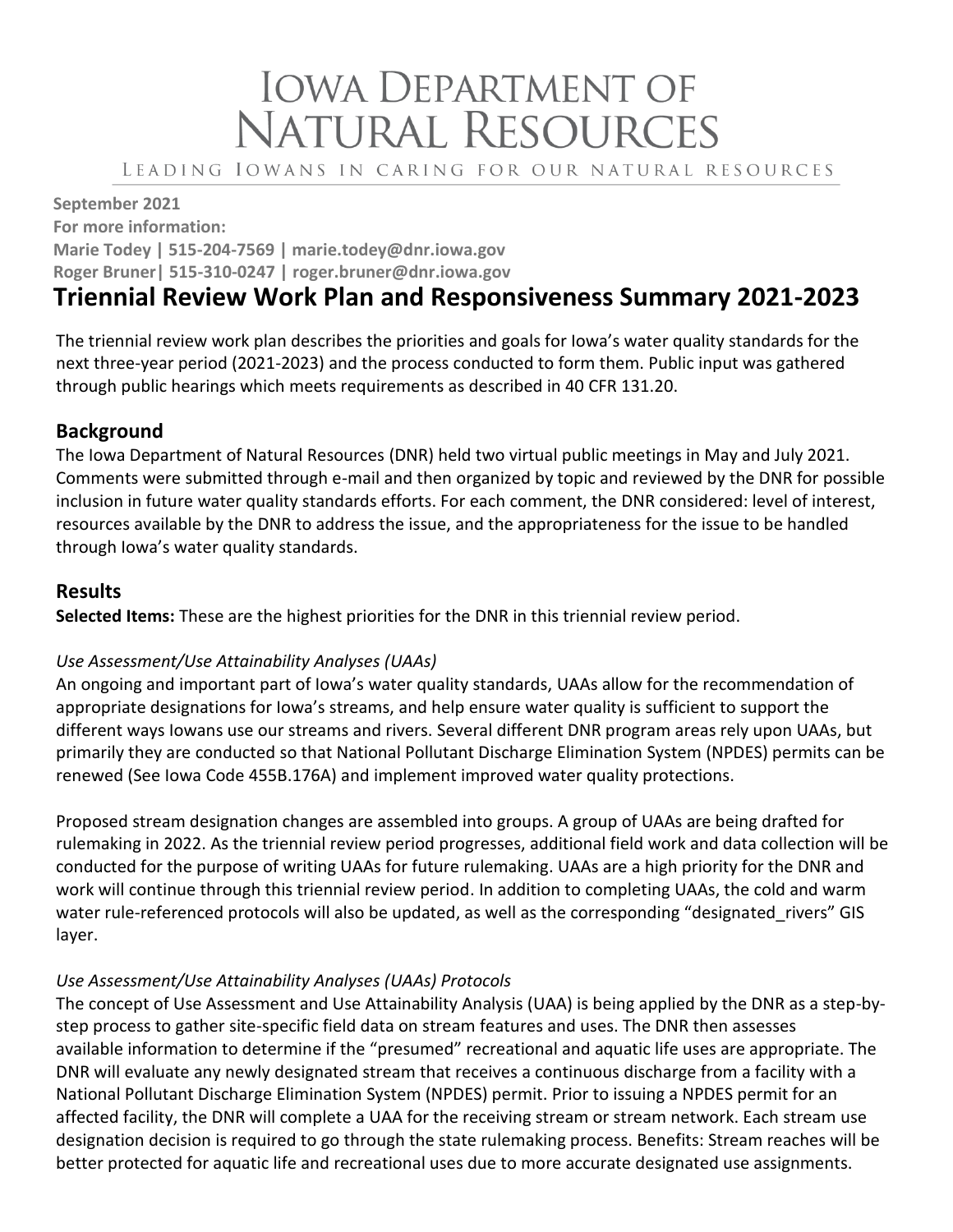Water quality improvements will occur locally at locations where treatment plants are implementing new processes to comply with the water quality standards.

Iowa's Cold Water Use Designation Assessment Protocol was implemented in 2004, and the Warm Water Stream Use Assessment and Attainability Analysis Protocol in 2006. This regulatory action will focus on updating the protocols, specifically modifying the language to make the procedures clearer and more streamlined and accurate.

#### *Antidegradation*

The DNR's current antidegradation policy was implemented in 2010 and reviewed in 2016 during the 2015- 2017 Triennial Review. The DNR is looking to review, reorganize, and improve the policy, based on a public input process and cooperation with the EPA.

#### *Chapter 61 Table 1*

Chapter 61 "Water Quality Standards" Table 1 contains the criteria for chemical constituents. There are corrections and updates that are required for this table, including cleaning up the formatting, fixing misspellings, correcting units, and adding common names to chemicals.

#### *Surface Water Classification Document*

The Surface Water Classification (SWC) document is a rule-referenced document (Chapter 61.3(5)) that lists Iowa's stream segments and their designated uses. There are corrections and updates that are required in this document, including fixing misspelled words and making sure segments details match between the document, Iowa's ADBNet, and ArcMap. The first rulemaking will focus on lakes and wetlands and fixing superficial errors (misspelled words, waterbody name changes, etc.).

# **Triennial Review Work Schedule**

| Year | <b>Action Item</b>                          |
|------|---------------------------------------------|
| 2021 | UAA - Initiate rulemaking                   |
|      | SWC - Initiate rulemaking                   |
|      | Ch. 61 Table 1 - Initiate rulemaking        |
|      |                                             |
|      |                                             |
| 2022 | UAA – Rulemaking completed                  |
|      | Antidegradation - Initiate rulemaking       |
|      | UAA Protocols - Initiate rulemaking         |
|      | SWC - Complete rulemaking                   |
|      | Ch. 61 Table 1 - Complete rulemaking        |
|      |                                             |
| 2023 | UAA - Collect field data and draft new UAAs |
|      | Antidegradation - Complete rulemaking       |
|      | UAA Protocols - Complete rulemaking         |
|      |                                             |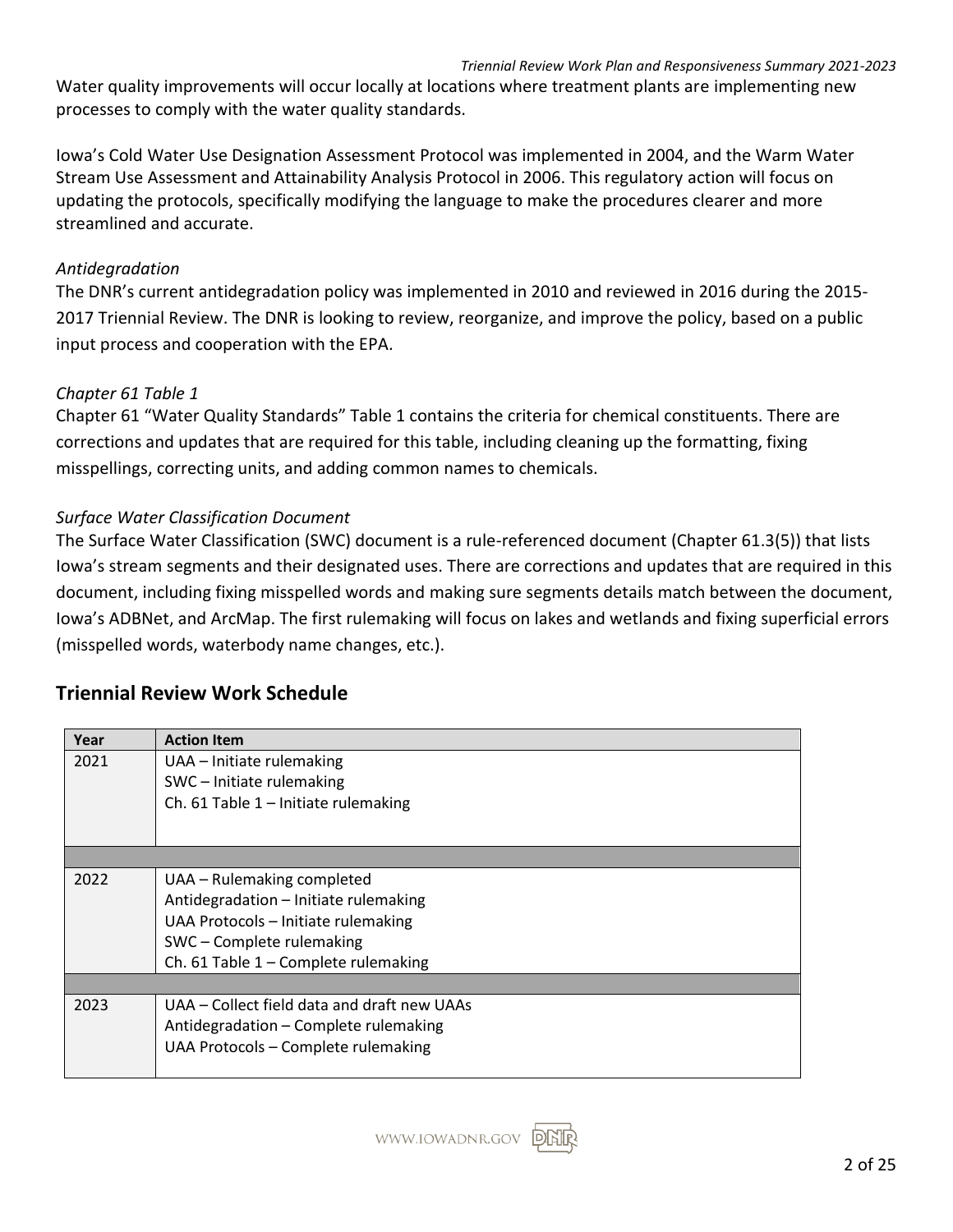# **PUBLIC PARTICIPATION RESPONSIVENESS SUMMARY FOR**

# **RULEMAKING ON THE 2021-2023 TRIENNIAL REVIEW**

# **IOWA DEPARTMENT OF NATURAL RESOURCES ENVIRONMENTAL SERVICES DIVISION WATER QUALITY BUREAU**

**September 15, 2021**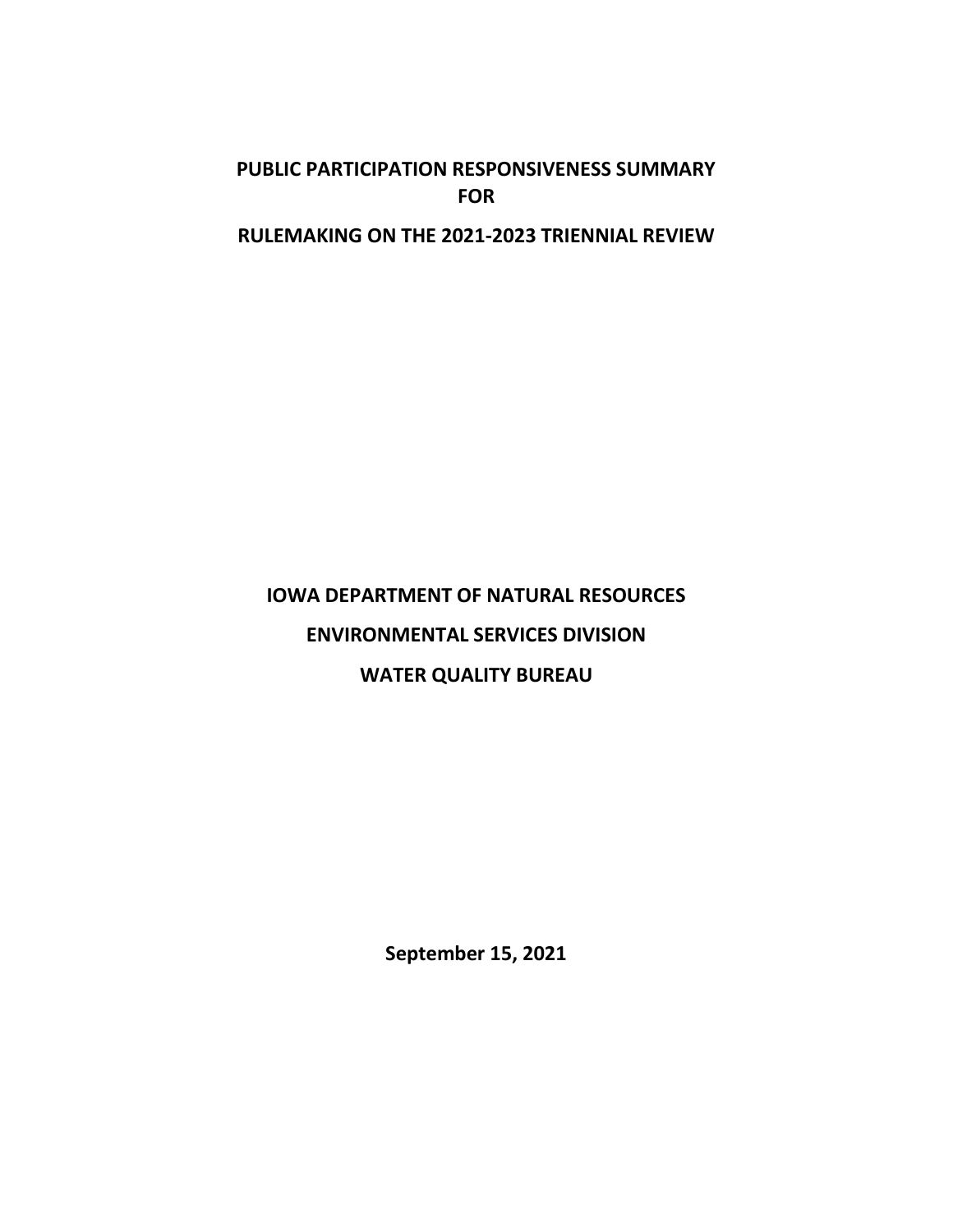#### **Table of Contents**

| <b>INTRODUCTION</b>                                             | 4  |
|-----------------------------------------------------------------|----|
| TOPIC: Numeric Nutrient Criteria (NNC)                          |    |
| Iowa Environmental Council (IEC)                                | 6  |
| Iowa Corn Grower's Association (ICGA)                           | 6  |
| Iowa Farm Bureau Federation (IFBF)                              | 7  |
| <b>DNR Response</b>                                             | 8  |
| TOPIC: Use Assessment/Use Attainability Analysis (UAAs)         | 10 |
| Iowa Corn Grower's Association                                  | 10 |
| Iowa Farm Bureau Federation                                     | 10 |
| <b>DNR Response</b>                                             | 10 |
| <b>TOPIC: Antidegradation</b>                                   | 12 |
| Iowa Farm Bureau Federation (IFBF)                              | 12 |
| <b>DNR Response</b>                                             | 12 |
| <b>TOPIC: Other Comments</b>                                    | 13 |
| 1. Nutrient Pollution Harms Water Quality and Human Health      | 13 |
| Iowa Environmental Council (IEC)                                | 13 |
| <b>DNR Response</b>                                             | 13 |
| 2. Iowa Nutrient Reduction Strategy/Nutrient Reduction Exchange | 13 |
| Iowa Corn Grower's Association (ICGA)                           | 13 |
| <b>DNR Response</b>                                             | 14 |
| Attachment 1 - IEC's June 30, 2021 Comment Letter               | 15 |
| Attachment 2 - ICGA's June 8, 2021 Comment Letter               |    |
| Attachment 3 - IFB's June 2, 2021 Comment Letter                |    |

#### <span id="page-3-0"></span>**INTRODUCTION**

This is a summary of the Iowa Department of Natural Resources' (DNR) response to comments received regarding the 2021-2023 Triennial Review.

This triennial review proposes rulemaking on five topics: antidegradation, Chapter 61 Table 1, the Surface Water Classification document, Use Assessment/Use Attainability Analysis (UAAs), and the UAA protocols.

The proposed rulemaking for antidegradation will update Iowa's Antidegradation Implementation Procedure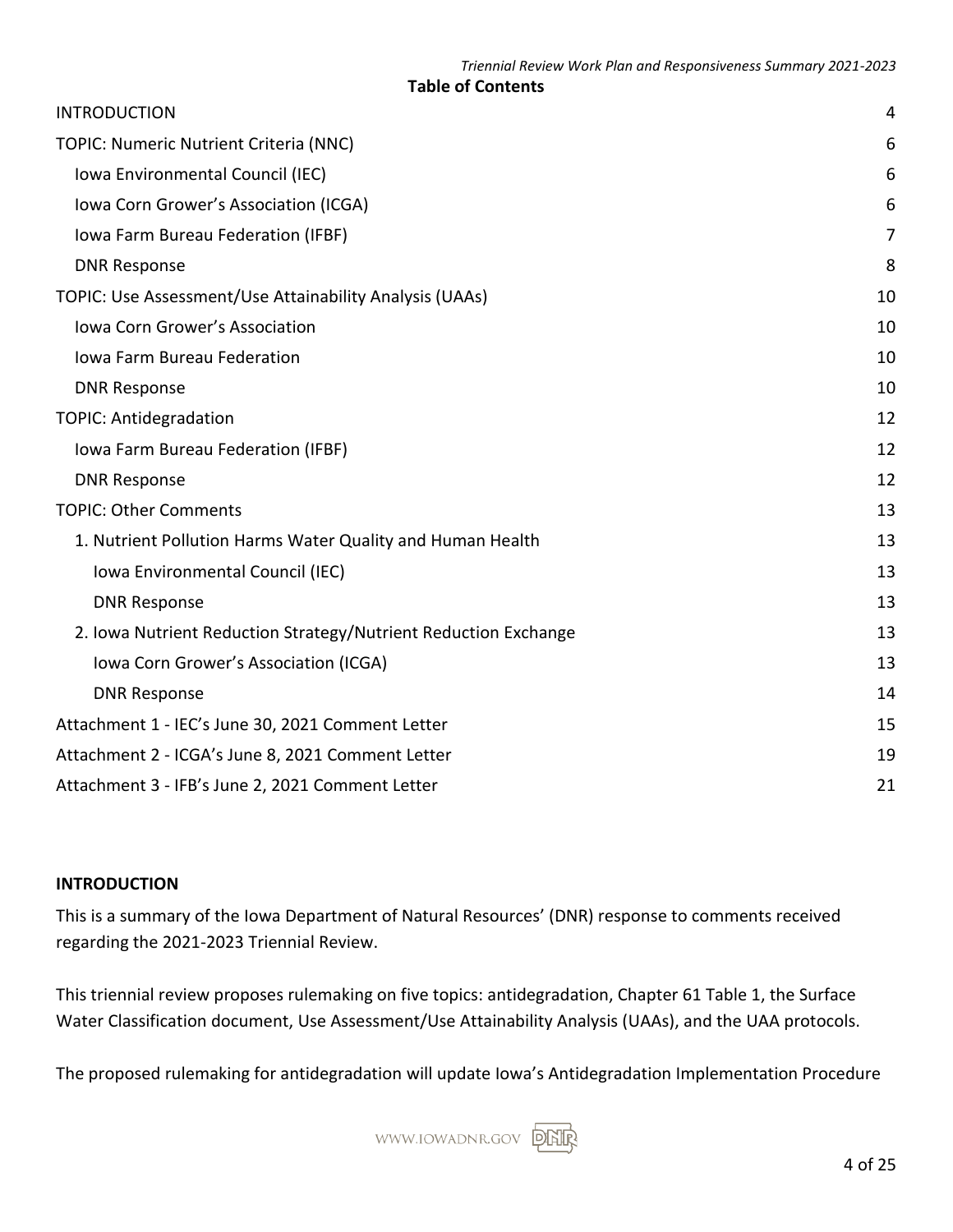#### *Triennial Review Work Plan and Responsiveness Summary 2021-2023*

(AIP). The policy was implemented in 2010, and the DNR is looking to review, reorganize, and improve the policy. The proposed rulemaking for Chapter 61 Table 1 will clean up and clarify the table of criteria for chemical constituents. This includes cleaning up the formatting, fixing misspellings, correcting units, and adding common names to chemicals. The proposed rulemaking for the Surface Water Classification document will clean up the document by fixing misspelled words and making sure all segment details match between the document, Iowa's ADBNet, and ArcMap. The first SWC rulemaking will focus on lakes and wetlands and fixing superficial errors (misspelled words, waterbody name changes, etc.). The proposed rulemaking for UAAs will put UAAs through rulemaking that are causing a delay for NPDES permits. The proposed rulemaking for the UAA protocols will update the UAA protocols to better reflect the process of gathering data and conducting assessments.

The proposed rulemaking topics were discussed and finalized at an internal DNR meeting on April 14, 2021, then presented at a public meeting and follow-up public meeting on May 17, 2021 and July 6, 2021. The presentation slides were posted to the DNR's water quality website (https://www.iowadnr.gov/Environmental-Protection/Water-Quality/Water-Quality-Standards) on May 20, 2021.

This responsiveness summary provides a discussion of the issues raised by the comments received and how the comments were incorporated into the development of DNR's final rule for certification. Three comment letters total were received from the Iowa Environmental Council (IEC), the Iowa Corn Growers Association (ICGA), and the Iowa Farm Bureau Federation (IFBF). Specific parts of the comment letters are quoted in each section. Complete letters, including references, are available as attachments 1 (IEC), 2 (ICGA), and 3 (IFBF).

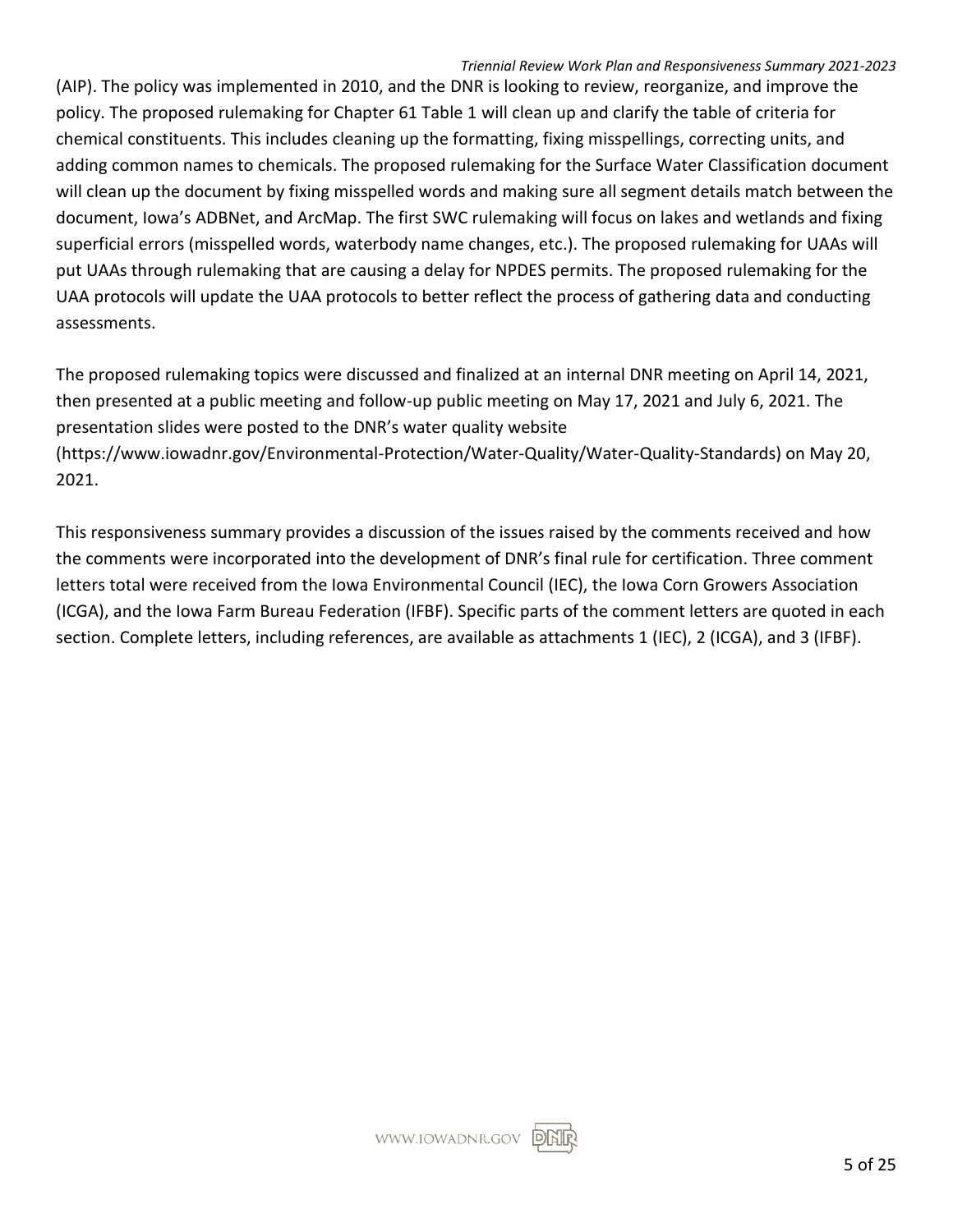#### <span id="page-5-0"></span>**TOPIC: Numeric Nutrient Criteria (NNC)**

Comments regarding NNC, both in favor and not in favor, were received from Iowa Environmental Council (IEC), Iowa Corn Grower's Association (ICGA), and Iowa Farm Bureau Federation (IFBF). Sections of the comment letters pertaining to NNC are listed below, followed by the DNR's response. Please note, references from the original comment letters are not included in the quotes for the sake of concisely providing responses, but the complete letters, including references, are available as attachments.

#### <span id="page-5-1"></span>Iowa Environmental Council (IEC)

"*The DNR already has a wealth of scientific information regarding lake nutrient criteria. In 2007, the DNR tasked the Nutrient Science Advisors with recommending nutrient water quality criteria for Iowa Waters. The Advisors recommended criteria, but the state failed to adopt them. Following the stalled rulemaking process, IEC twice petitioned for adoption of these rules after the state's effort to adopt the criteria as rules ended, but the EPC denied both petitions. The NRS does not set water quality standards and cannot substitute for adoption of appropriate water quality standards. As IEC has shown, progress on the voluntary measures in the NRS is not at the appropriate pace and scale to meet nutrient reduction targets, and a different approach is necessary to protect Iowa's waters.<sup>3</sup>*

*Furthermore, Iowa was selected as a case study by the EPA to test new nutrient models because of the NRS goal to continue assessing and developing suitable nutrient criteria.<sup>4</sup> The results of the case study provide a scientific basis for Iowa to adopt numeric criteria. IEC recommends the DNR use these data to develop numeric nutrient criteria in the coming years.*

*Despite DNR's partnership with the EPA and the explicit NRS long-term goal to develop criteria, the DNR remains lax in committing to any true action. In the DNR's Public Participation Responsiveness Summary for Iowa's 2020 Section 303(d) List of Impaired Waters, the only response the DNR provided regarding lake numeric nutrient criteria was to state: "the DNR will review the recommended criteria to decide on further future action on the subject."<sup>5</sup> When asked multiple times at the stakeholder meeting why NNC were not included in the draft triennial review plan, the DNR merely said it supported the NRS. Iowans need a commitment from the DNR on numeric nutrient water quality criteria to protect waterway and ecosystem health, public health, and economic prosperity.*"

#### <span id="page-5-2"></span>Iowa Corn Grower's Association (ICGA)

"*ICGA appreciates the opportunity to provide input to Iowa's triennial work plan. We understand that there are many important water quality issues, and many will receive attention during the coming years. The priorities listed above should be priorities because of their importance, ability to be practically completed in three years, and to complete existing projects. Since these priorities have not been resolved since the last triennial review, the DNR should not undertake any additional changes to the current water quality standards, such as numeric nutrient criteria that will consume too much time and not result in timely water quality improvements.*"

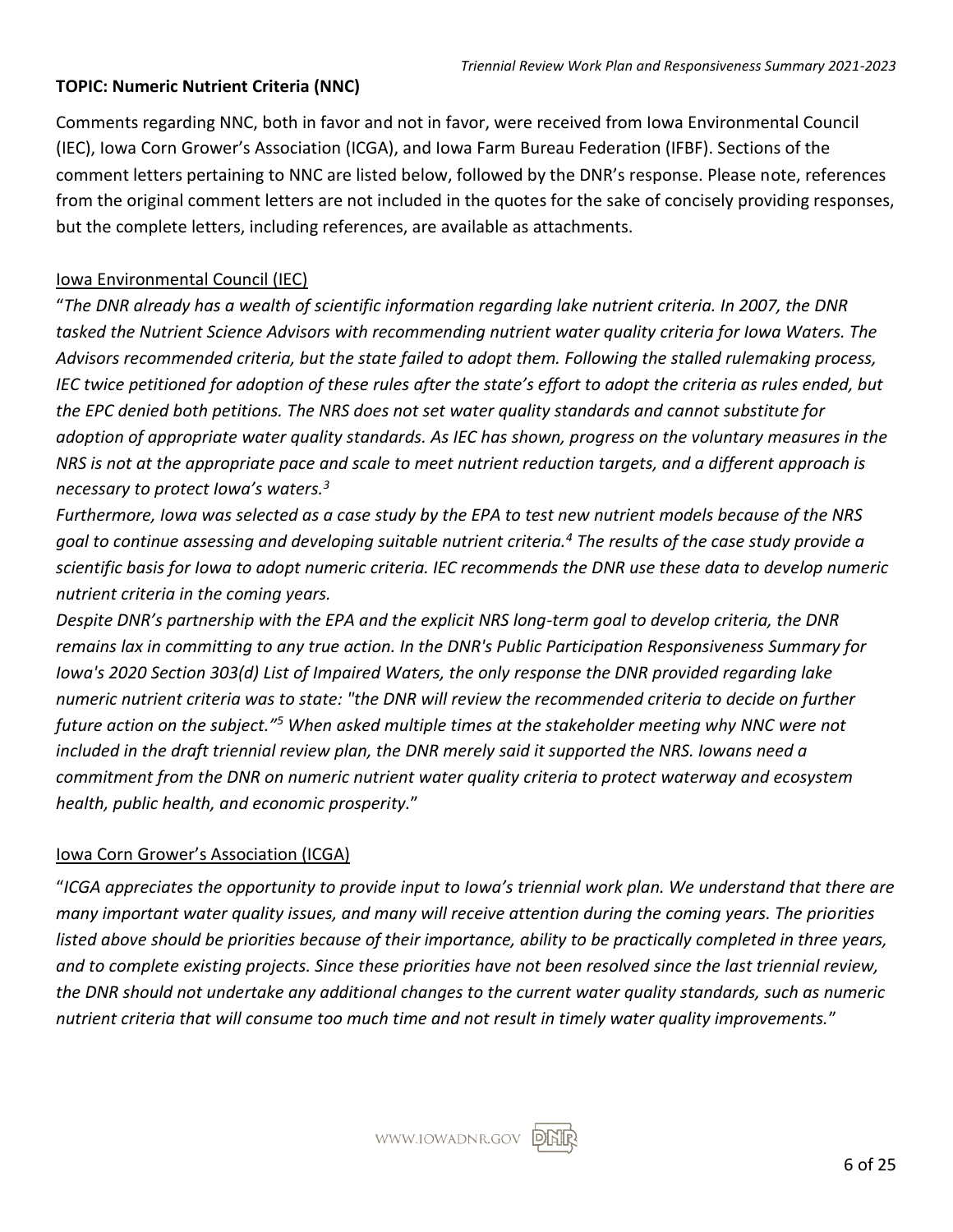#### <span id="page-6-0"></span>Iowa Farm Bureau Federation (IFBF)

"*Several comments were made during the video conference requesting the addition of numeric nutrient criteria to the work plan. The addition of numeric nutrient criteria to the 2021-2023 water quality standards workplan is not appropriate for many reasons. Iowa currently has narrative standards and review procedures which identify nutrient impairments and provide a basis for effluent limits in permits. Iowa's Nutrient Reduction Strategy (NRS) establishes Iowa's priorities and provides a rationale path toward improved water quality. The triennial review workplan priorities should be consistent with the NRS processes and priorities. Nutrients are unlike any other "pollutant" regulated by the federal Clean Water Act. Most water quality criteria are based on a toxicity threshold, evidenced by a dose-response relationship, where higher concentrations can be demonstrated to be harmful, and acceptable concentrations can be established at a level below which adverse responses are found using laboratory toxicity tests. In contrast, nutrients are not toxic, are naturally present in aquatic systems, and are necessary for the proper functioning of biological communities. Nutrient concentrations need not be limited unless they cause biological harm. Therefore, narrative standards currently do a better job at addressing nutrient impairments than numeric standards.*

*The science is not sufficiently developed to establish numeric nutrient standards that accurately reflect a doseresponse relationship for Iowa's water bodies. Setting artificial numbers is imprudent if achieving that number does not address an impairment of the designated use or if it places an overwhelming burden on communities and businesses. Last year EPA allowed comment on its "Draft Ambient Water Quality Criteria Recommendations for Lakes and Reservoirs of the Conterminous United States: Information Supporting the* 

*Development of Numeric Nutrient Criteria," EPA820P20001. See 85 Fed. Reg. 31,184. The recommended approach of requiring a dose-response relationship for standards setting is an improvement from its prior approach using reference sites and arbitrary line drawing. However, the new approach still leaves many unanswered questions and needed clarifications which were identified in DNR's and other stakeholders' public comments. We appreciate DNR staff's continued effort to ask questions and seek answers of EPA toward improved lake and reservoir guidance.* 

*The water bodies' response to nutrients needs to be well understood before setting standards. Otherwise, achieving an arbitrary standard will not result in improved water quality and may ultimately harm the ecosystem, which requires nutrients to function. Setting artificially low standards, such as previously proposed by the commenters' organizations, is antithetical to making progress on Iowa's water quality challenges. Onthe-ground efforts at understanding the localized causal relationships in a watershed, working collaboratively with landowners and improving water quality through adaptive management is a cooperative partnership approach that has seen success in Iowa watersheds. See also, Success Stories about Restoring Water Bodies Impaired by Nonpoint Source Pollution | Polluted Runoff: Nonpoint Source (NPS) Pollution | US EPA. Other states with a subset of numeric nutrient criteria have either narrowly defined the applicability to a small subset of waters (which likely already meets the standard), adopted indefinite waivers or variances because of the impossibility of actual implementation, or they were adopted in states with desert climates that do not have a predominance of arable soils. For example, in Florida, EPA promulgated numeric nutrient criteria for lakes, springs and flowing waters using a reference method, which was inherently flawed and ultimately invalidated by the courts. Fla. Wildlife Fed'n, Inc. v. Jackson, 853 F. Supp. 2d 1138 (N.D. Fla. 2012).* 

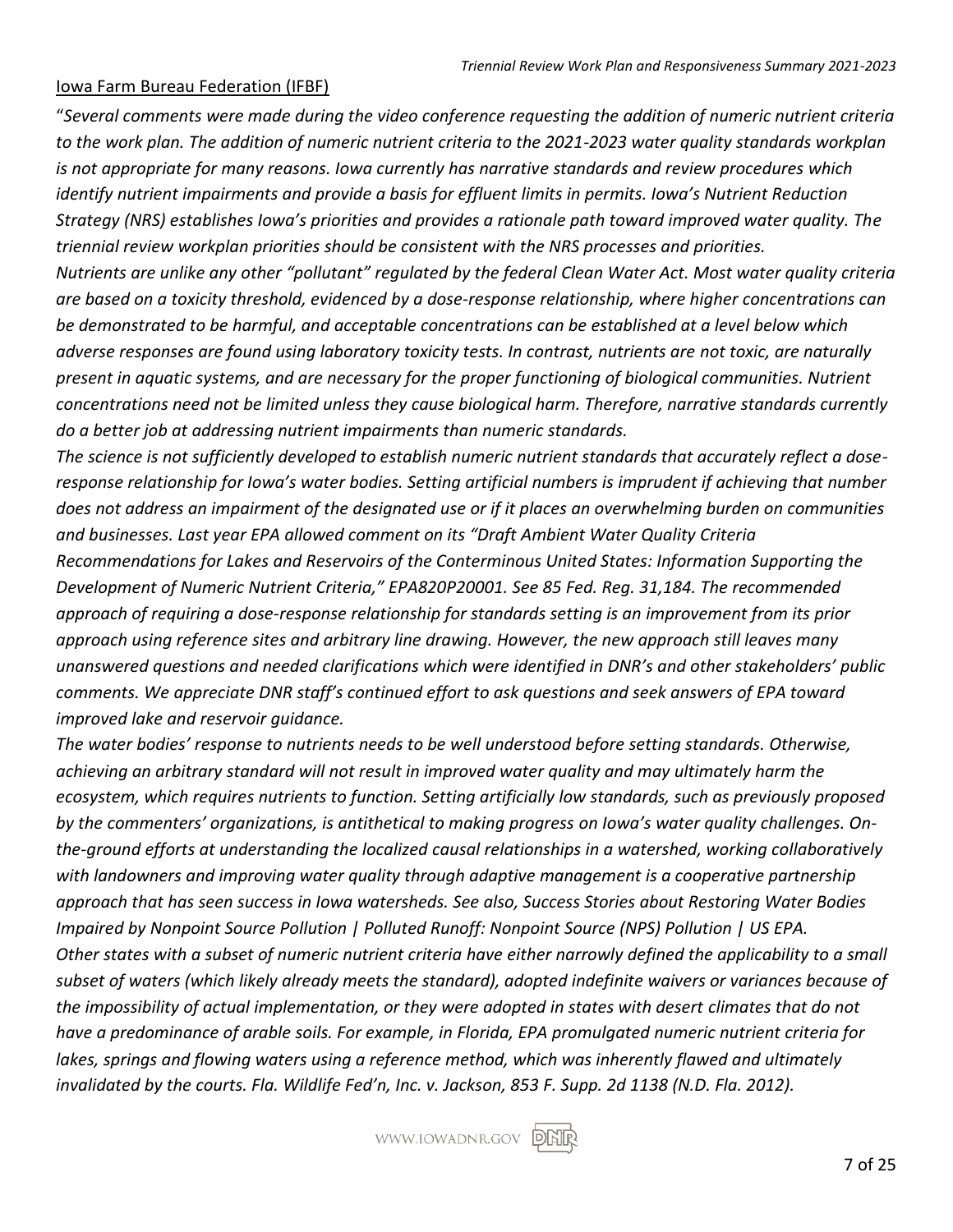*Subsequently, the state of Florida adopted narrative nutrient standards to replace the federal standards which are still being implemented today. "Water Quality Standards for the State of Florida's Lake and Flowing Waters; Withdrawal," 79 Fed. Reg. 57,447 (Sept. 25, 2014).*

*Wisconsin adopted stringent phosphorus standards in 2010 and continues to grant long-term variances to*  point sources under its state-wide multi-discharger variance policy. The eligibility requirements for the series of *waivers is similar to the process being followed in Iowa's nutrient reduction strategy for point sources using our narrative standards. Iowa's progress in meeting the steps in the process are found on DNR's website and the NRS website. Reviewing the available information, Iowa is showing similar results to Wisconsin in phosphorus reductions without draconian numeric standards that require state-wide variances.*

*A third example is the state of Montana which adopted nutrient criteria for its wadable streams in 2014. Affordable technology does not exist for the state's point sources to meet the criteria resulting in the adoption of a mitigation in the form of a twenty-year state-wide variance to the criteria. Consequently, Montana was sued by the Upper Missouri Waterkeepers in 2016 for which appeals are still pending in the 9th Circuit Court of Appeals. Upper Missouri Waterkeeper v. U.S. E.P.A., Case No. 20-35136 (consolidated with Case Nos. 19- 35898, 19-35899, 20-35135, 20-35137). The Montana state legislature recently took charge of the issue and rescinded the failed experiment with Senate Bill 358 being signed by the Montana Governor on April 30, 2021. Upper Missouri Waterkeeper petitioned EPA last month requesting federal standards be promulgated. Iowa learned from these experiments and chose a reasonable and rational path forward with the Iowa Nutrient Reduction Strategy to address its long-term water quality challenges. Because the challenges are complex, flexibility is necessary to develop the most effective way to address them watershed by watershed. The strategy commits to continued work on the complex scientific issues of nutrients, but also pragmatically goes to work on choosing priorities for limited resources, using adaptive management principles and partnering with willing participants to solve problems. Because the Iowa Nutrient Reduction Strategy involves coordinated implementation by many agencies, institutions and private parties, it is broader in scope than the triennial review process and will ultimately be more effective in addressing this complex challenge. Numeric nutrient criteria would divert resources, both scientific and financial, from a greater understanding of nutrient impairments and the best solutions to solve these challenges. The triennial review workplan priorities should be consistent with the NRS's process and priorities.*"

#### <span id="page-7-0"></span>DNR Response

The DNR appreciates the comments. The DNR agrees that nutrient loading into the state's surface waters is an ongoing water quality challenge. The DNR is a partner with numerous state and federal agencies, educational institutions, nongovernmental associations, corporations, and private citizens to address nutrient loading to Iowa's waterways. The focus of the state's efforts to address nutrient loading are through the Iowa Nutrient Reduction Strategy (INRS). The INRS is a science and technology-based framework to assess and reduce nutrients to Iowa waters and the Gulf of Mexico. It is designed to direct efforts to reduce nutrients in surface water from both point and nonpoint sources in a scientific, reasonable and cost-effective manner. The INRS emphasizes implementation of technology-based nutrient reductions in the near-term, with continued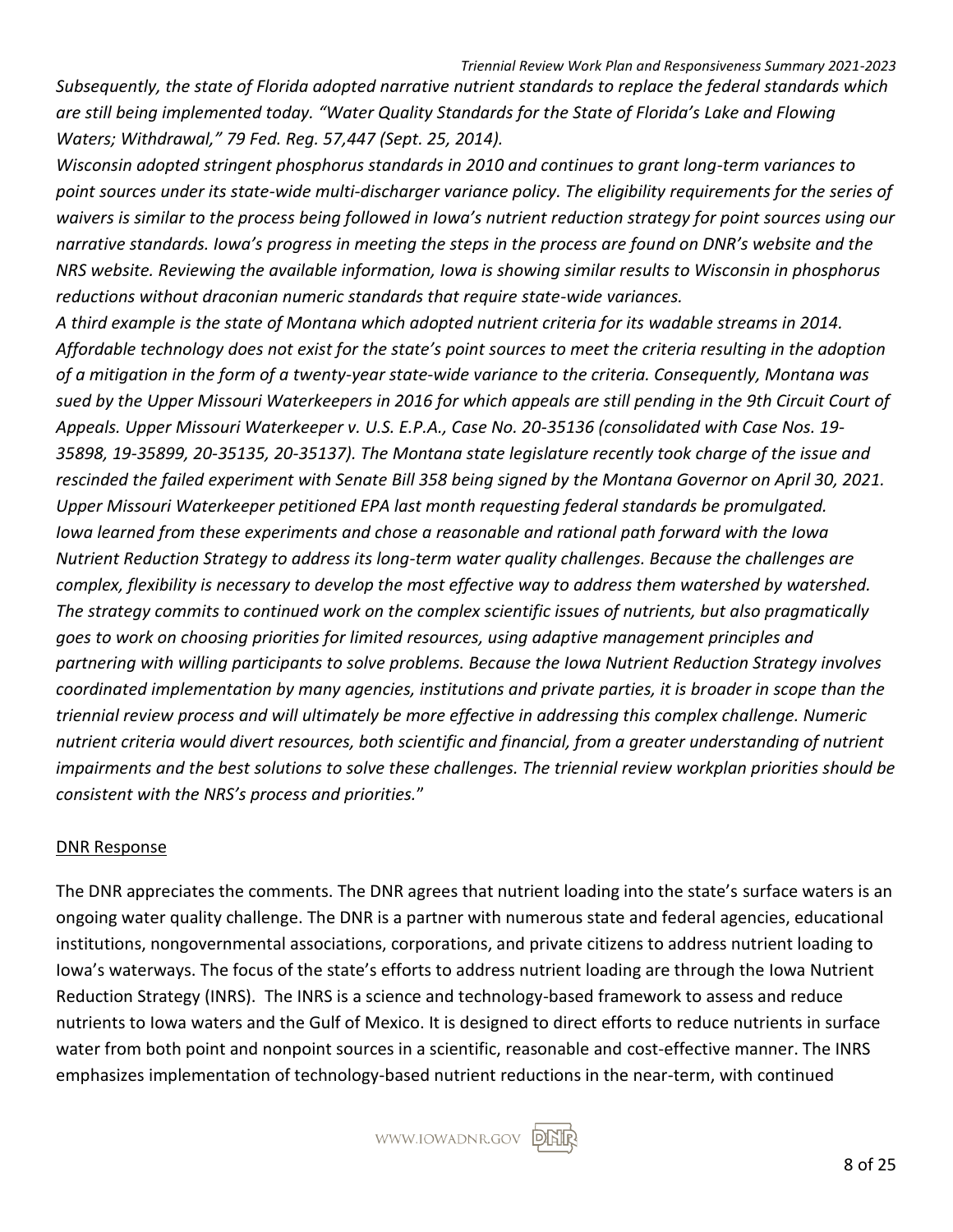assessment and development of suitable nutrient criteria as a long-term goal.

To that end, the DNR continues to collect and analyze lake nutrient data as part of the ambient lake monitoring and the lake restoration programs. The development of quantitative indicators of lake health, including nutrient status, remains a high priority within these programs. Iowa, along with the states of Utah, Connecticut, and Oklahoma, partnered with EPA to provide data for and to test new nutrient models that were developed using national datasets. After expressing interest in participating, Iowa was selected as one of the case studies given the extensive datasets available for Iowa Lakes and the commitment in the NRS for the continued assessment and development of suitable nutrient criteria as a long-term goal.

EPA released the "Ambient Water Quality Criteria to Address Nutrient Pollution in Lakes and Reservoirs" in August of 2021. The DNR is reviewing the recommended criteria to decide on further future action on the subject.

Therefore, in response to these comments, no changes are proposed.

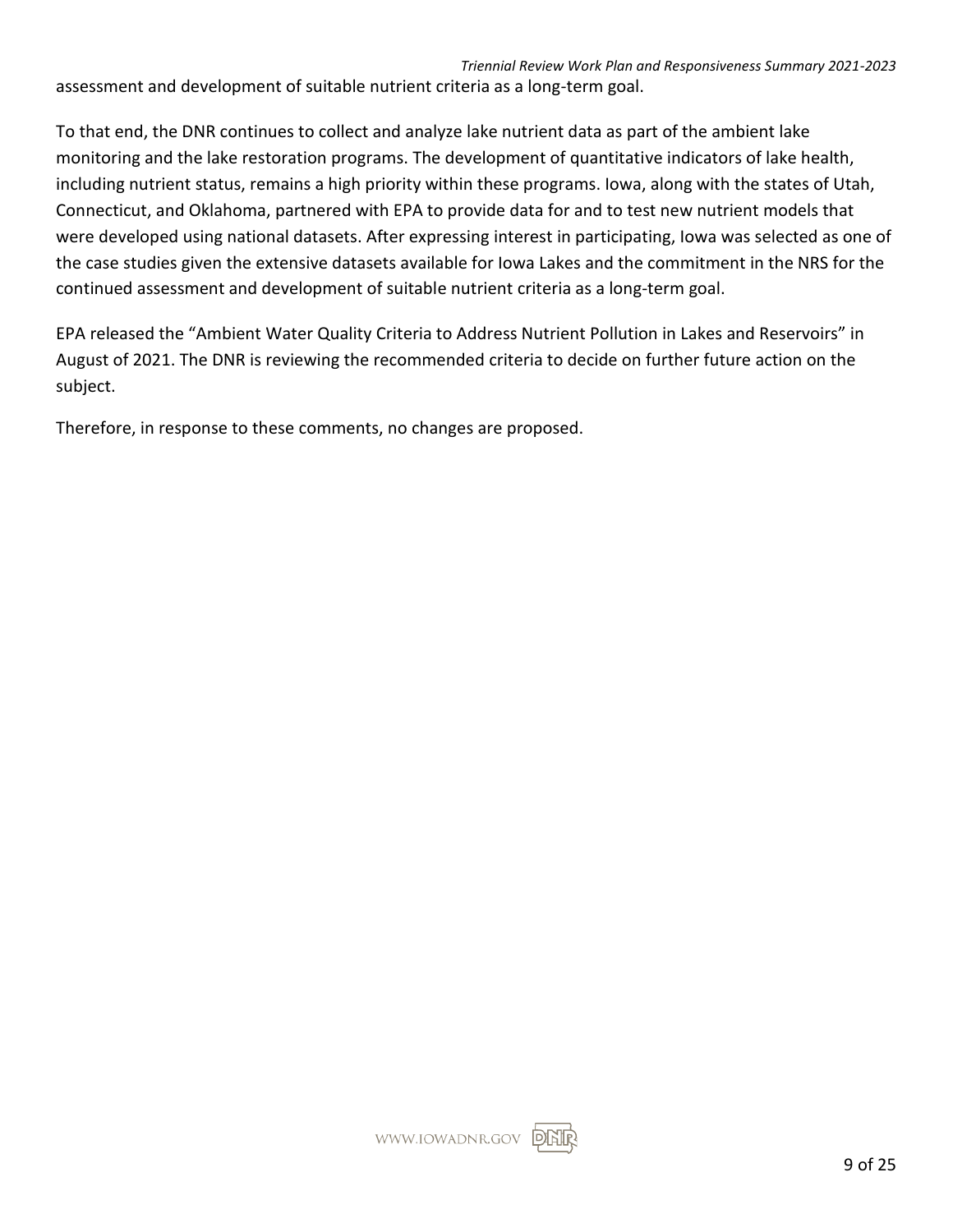#### <span id="page-9-0"></span>**TOPIC: Use Assessment/Use Attainability Analysis (UAAs)**

Comments in favor of completing UAAs were received from Iowa Corn Grower's Association (ICGA) and Iowa Farm Bureau Federation (IFBF). Sections of the comment letters pertaining to UAAs are listed below, followed by the DNR's response. Complete letters are available as attachments.

#### <span id="page-9-1"></span>Iowa Corn Grower's Association

"*In addition, use assessment and use attainability analyses need to be completed to ensure public and private resources are being used appropriately to maintain streams' designated uses. Designated uses that are too strict for their actual uses can drain limited resources. This ongoing project needs to be completed during the next work plan, reducing the need for the rebuttable presumption.*"

#### <span id="page-9-2"></span>Iowa Farm Bureau Federation

"*Completing UAAs on all the remaining stream segments, which are designated under Iowa Admin. Code 567- 61.3(1)(b), should continue to be the state's priority for this triennial review cycle. Assigning appropriate designated uses requires considerable effort to avoid unreasonable, arbitrary, and capricious decision-making for water quality standards, the Integrated Report, and permit limits. Iowa Code § 455B.176A(6) requires DNR to complete UAAs prior to making changes to effluent limitations. DNR indicates that hundreds of UAAs remain to be completed to meet this statutory requirement. Additionally, to achieve accurate designated uses for Iowa's rivers and streams, thousands more UAAs must be completed for the remaining waters impacted by the flawed rebuttable presumption.*

*A view of a map of the USGS stream data referenced in the subrule 567-61.3(1) demonstrates the obvious flaws in designating these streams as being capable of supporting full body contact recreation (A-1) and game fish (B-1). The 1993 USGS hydrography data set identifies both intermittent and ephemeral streams as perennial. It also likely identifies many ephemeral streams as intermittent. This flawed data resulted in streams being designated as A-1, B-1 streams that should have been designated as general use streams. Because the data upon which the designated use rule is based inaccurately identifies perennial streams, it is even more important that the state complete UAAs during this triennial review to avoid unreasonable, arbitrary, and capricious effluent standards in DNR's permits.*"

#### <span id="page-9-3"></span>DNR Response

The DNR appreciates the comments. Use Assessments/Use Attainability Analyses (UAAs) are an ongoing key portion of the Water Quality Standards subsection of Water Quality Monitoring and Assessment Section. In 2006 a rebuttable designation of Primary Contact (A1), Warm Water – Type 1 [B(WW-1)] criteria were applied to all perennial streams in Iowa that were not already previously designated. The UAA process was created to allow the ability to apply the most applicable designation to a stream after an assessment has been conducted to verify site conditions. The National Pollutant Discharge Elimination System (NPDES) Section rules require a UAA be completed before a permit can be renewed.

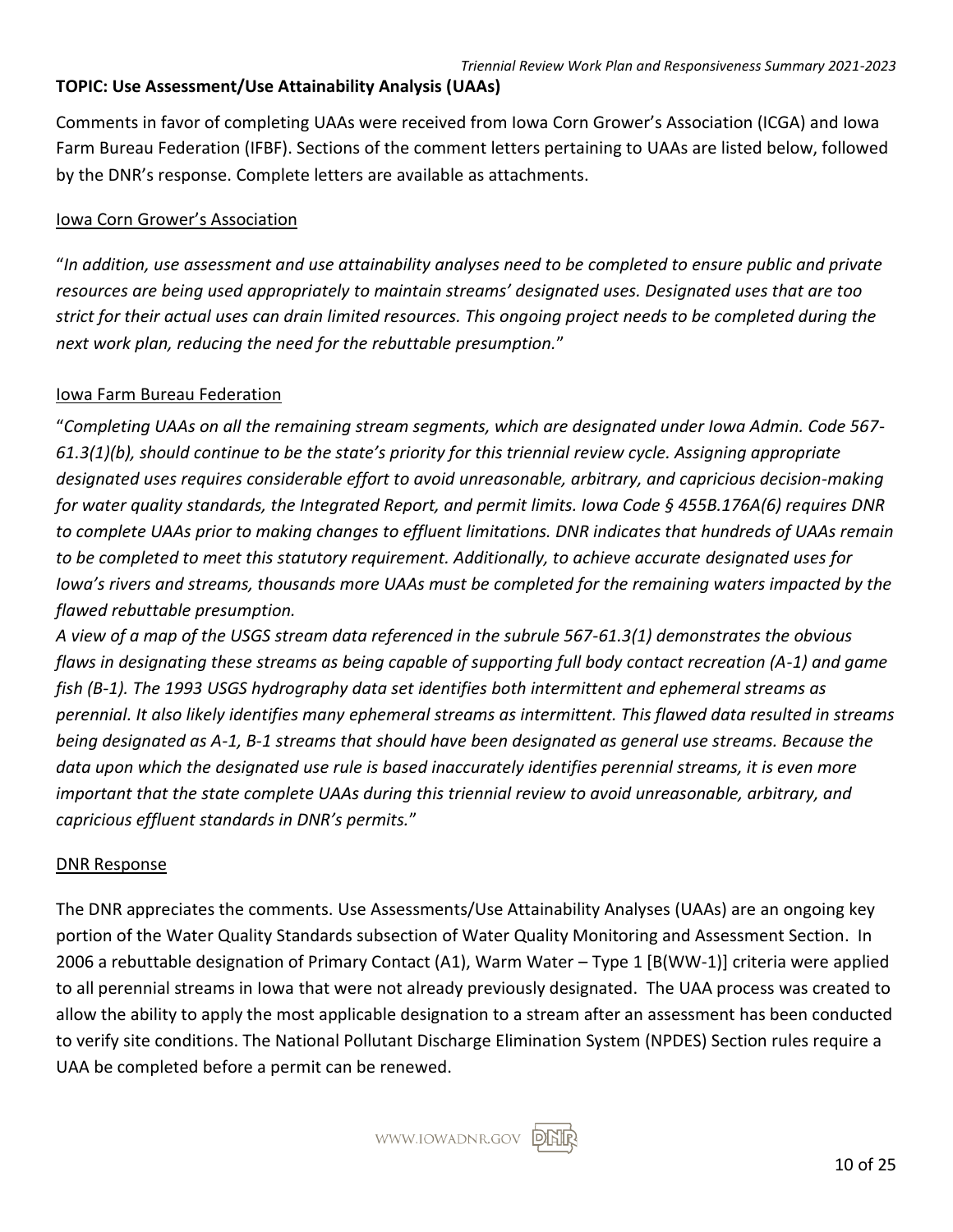Two staff perform the field work and draft the UAAs. Results of the UAAs are entered into a rule-referenced document entitled the Surface Water Classification Document. Any change to the Surface Water Classification document must go through rulemaking. In addition, any streams that should be designated as general use, but are on the perennial coverage, must go through rulemaking as well. General use streams that are not on the perennial coverage do not need to go through rulemaking.

Proposed stream designation changes are assembled into groups for rulemaking. The next rulemaking will be the sixth group of UAAs completed. As the Triennial Review period progresses, additional UAAs will be completed, pending active field seasons.

Regarding the recommendation that UAAs on all water bodies in Iowa be completed, the DNR has assessed several streams that were not driven by NPDES permitting needs. Whenever staff is in an area completing a UAA for NPDES, and if there is a nearby impaired waterway, the DNR is attempting to assess those streams. However, at this time, NPDES point source dischargers are the key drivers for new assessments. Considering the number of facilities still needing UAAs, it is not top priority to visit streams other than those unless there is a specified reason to do so.

Therefore, in response to these comments, no changes are proposed.

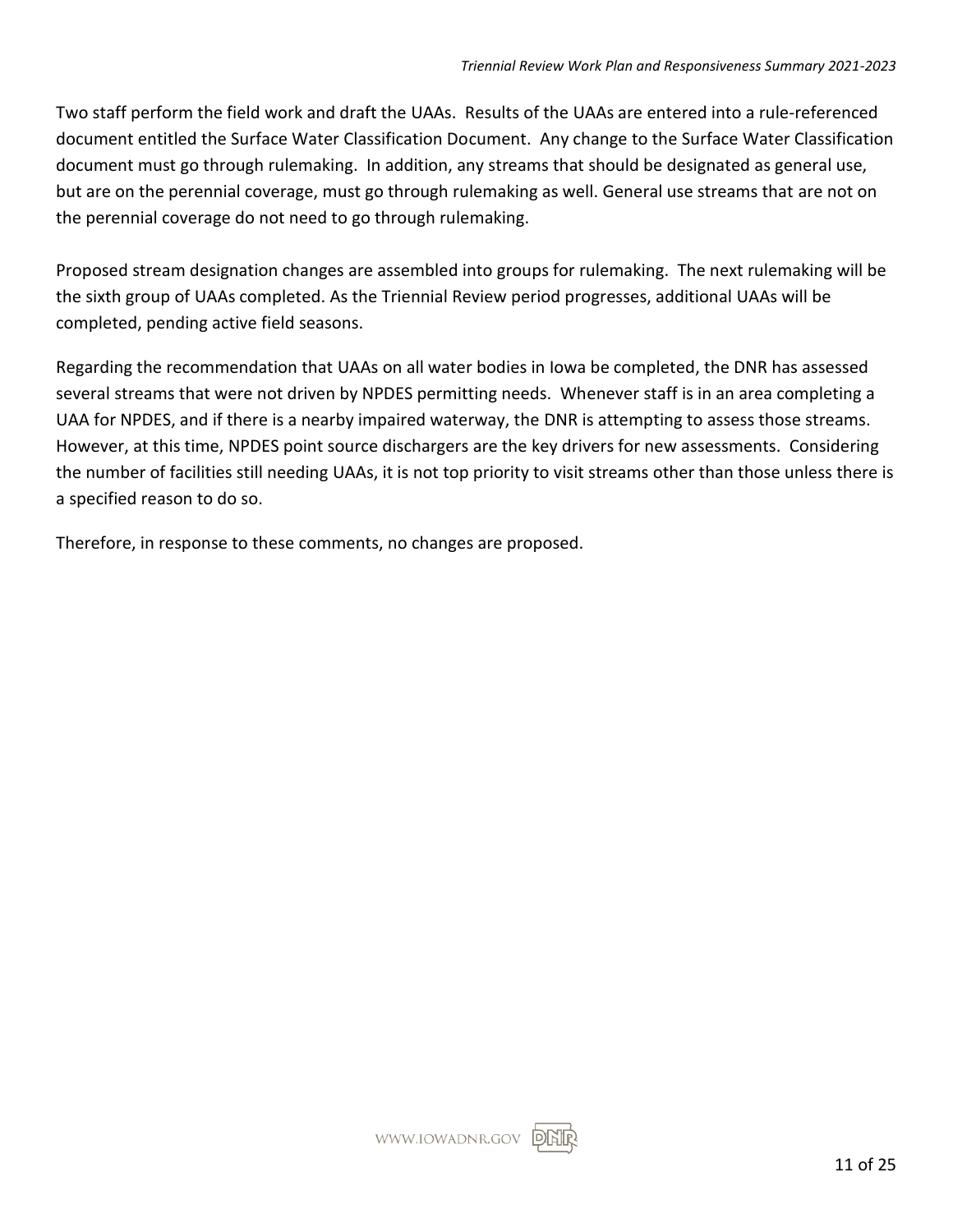#### <span id="page-11-0"></span>**TOPIC: Antidegradation**

One comment was received from the Iowa Farm Bureau Federation (IFBF) in support of the antidegradation update. Sections of the comment letters pertaining to antidegradation are listed below, followed by the DNR's response. Complete letters are available as attachments.

#### <span id="page-11-1"></span>Iowa Farm Bureau Federation (IFBF)

"*Iowa's antidegradation rule and detailed antidegradation policy was adopted over a decade ago. XXXII Iowa Admin. Bull. 1819 (January 13, 2010). DNR staff, engineers, consultants, permittees, and the public have had time to work with the policy and learn its strengths, weaknesses, and the areas where improvement is needed. Iowa Code § 17A.7(2) requires every agency to "conduct an ongoing and comprehensive review of all of the agency's rules" "over each five-year period." The antidegradation rule is past the five-year mark for this required statutory review. The department has committed to an open process with opportunities for stakeholder input in this review and we anticipate participating in this process. We expect the process of reviewing and revising the antidegradation policy will take a good amount of DNR staff time to complete.*"

#### <span id="page-11-2"></span>DNR Response

The DNR appreciates the comment. The DNR's antidegradation policy was first implemented in 2010. The DNR is looking to review, reorganize, and improve the policy, based on a public input process and cooperation with the EPA.

In performing the antidegradation evaluation, the DNR will meet with the different sections that work with the antidegradation procedure to learn about their experiences with it. The DNR will also talk with the EPA, wastewater treatment facilities, industries and municipalities, and other interested stakeholders to gain feedback on how the process is working. The DNR will evaluate processes and procedures, impacts, and opportunities to improve the process.

Therefore, in response to this comment, no changes are proposed.

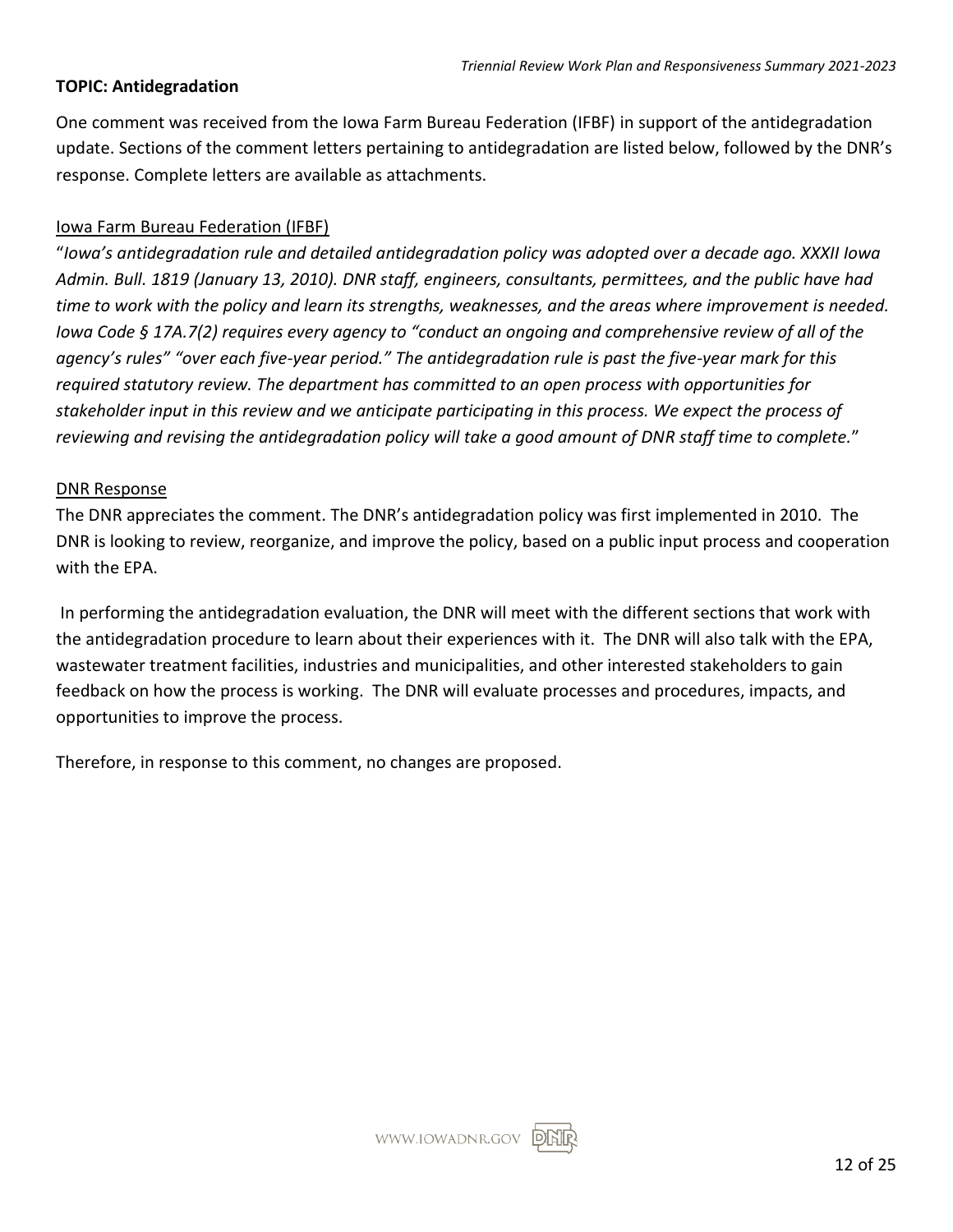#### <span id="page-12-0"></span>**TOPIC: Other Comments**

Other comments not directly related to the Triennial Review topics were received from the Iowa Environmental Council (IEC) and the Iowa Corn Grower's Association (ICGA). Sections of the comment letters are listed below, followed by the DNR's response. Please note, references from the original comment letters are not included in the quotes for the sake of concisely providing responses, but the complete letters, including references, are available as attachments.

#### <span id="page-12-1"></span>**1. Nutrient Pollution Harms Water Quality and Human Health**

#### <span id="page-12-2"></span>Iowa Environmental Council (IEC)

"*The EPA has consistently stated for decades that the nutrient pollution degrading water quality across the United States is a critical national problem. Furthermore, the EPA has long held that numeric nutrient criteria are necessary to address nutrient pollution problems and that it will promulgate such criteria if states, such as Iowa, fail to act.<sup>2</sup> Reports from the EPA and several other sources continue to demonstrate that nutrient pollution results in the increasing prevalence of harmful algal blooms, reduced spawning grounds and nursery habitats, fish kills, and oxygen-starved hypoxic or dead zones. Beyond posing serious risks to the health of Iowa's lakes, nutrient pollution endangers the public health of Iowans. Impaired surface and groundwater sources threaten our drinking water as well as water for recreational purposes. Nutrient pollution also leads to great economic costs from increased water treatment, reduced property values, and loss of revenue for recreational businesses. The harmful effects of nutrient pollution will continue to remain a particularly acute problem for Iowa lakes without numeric nutrient criteria.*"

#### <span id="page-12-3"></span>DNR Response

See above response to NNC comments.

#### <span id="page-12-4"></span>**2. Iowa Nutrient Reduction Strategy/Nutrient Reduction Exchange**

#### <span id="page-12-5"></span>Iowa Corn Grower's Association (ICGA)

"*The triennial review process provides an opportunity to provide input on water quality priorities as the DNR modifies or adopts water quality standards. These priorities are significant issues that can be practically carried out in a timely manner and may be based on existing projects. For the next three years, we would like the DNR to prioritize implementation of the Iowa Nutrient Reduction Strategy, specifically supporting wastewater treatment plants working with upstream watershed farmers and other partners.*

*The Nutrient Reduction Exchange has been in place for multiple years, and a handful of communities have Memorandums of Understanding in place with the DNR to enable them to work upstream for practical nutrient reductions for the whole watershed. We would like DNR to prioritize and accelerate this work.*"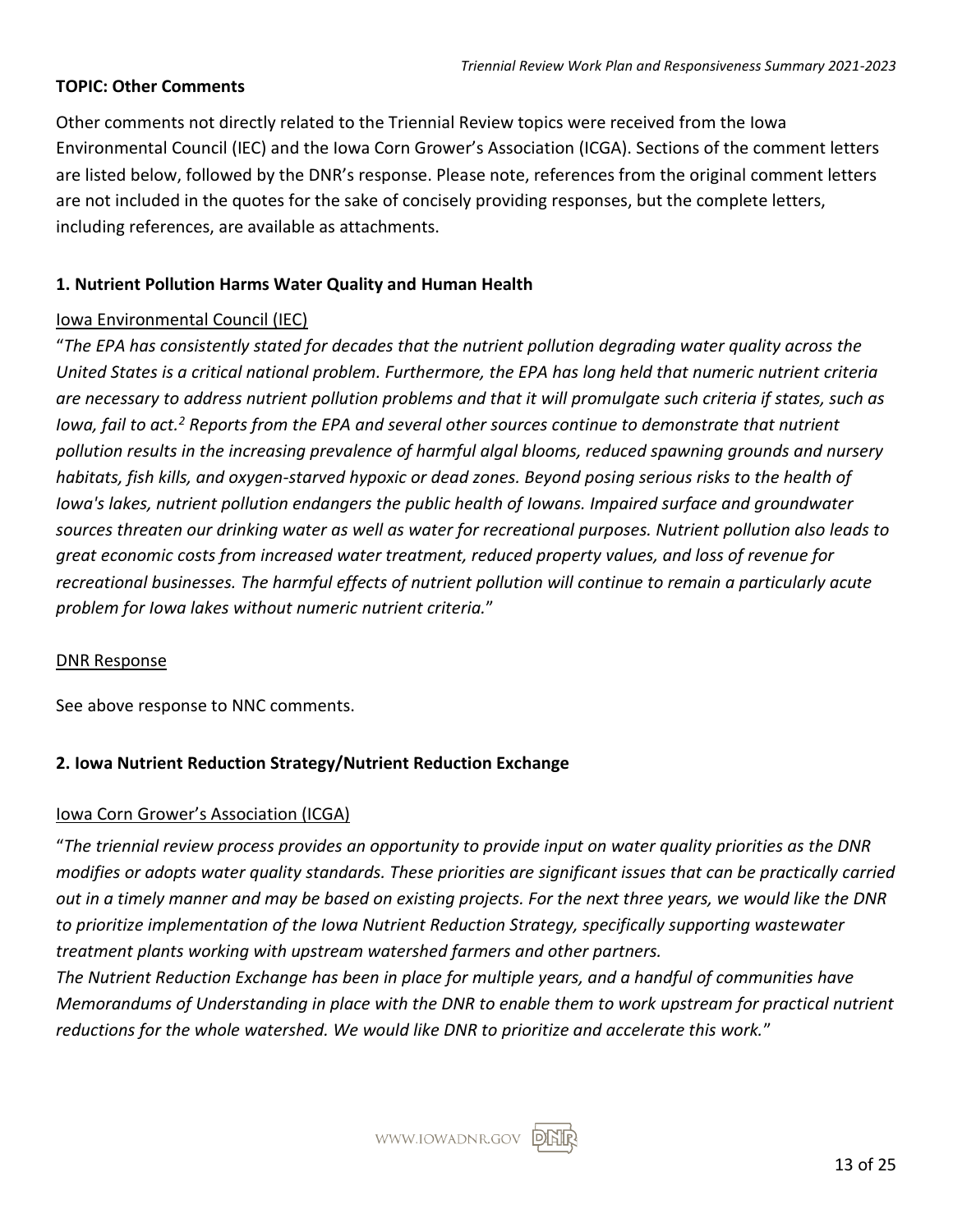#### <span id="page-13-0"></span>DNR Response

See above response to NNC comments.

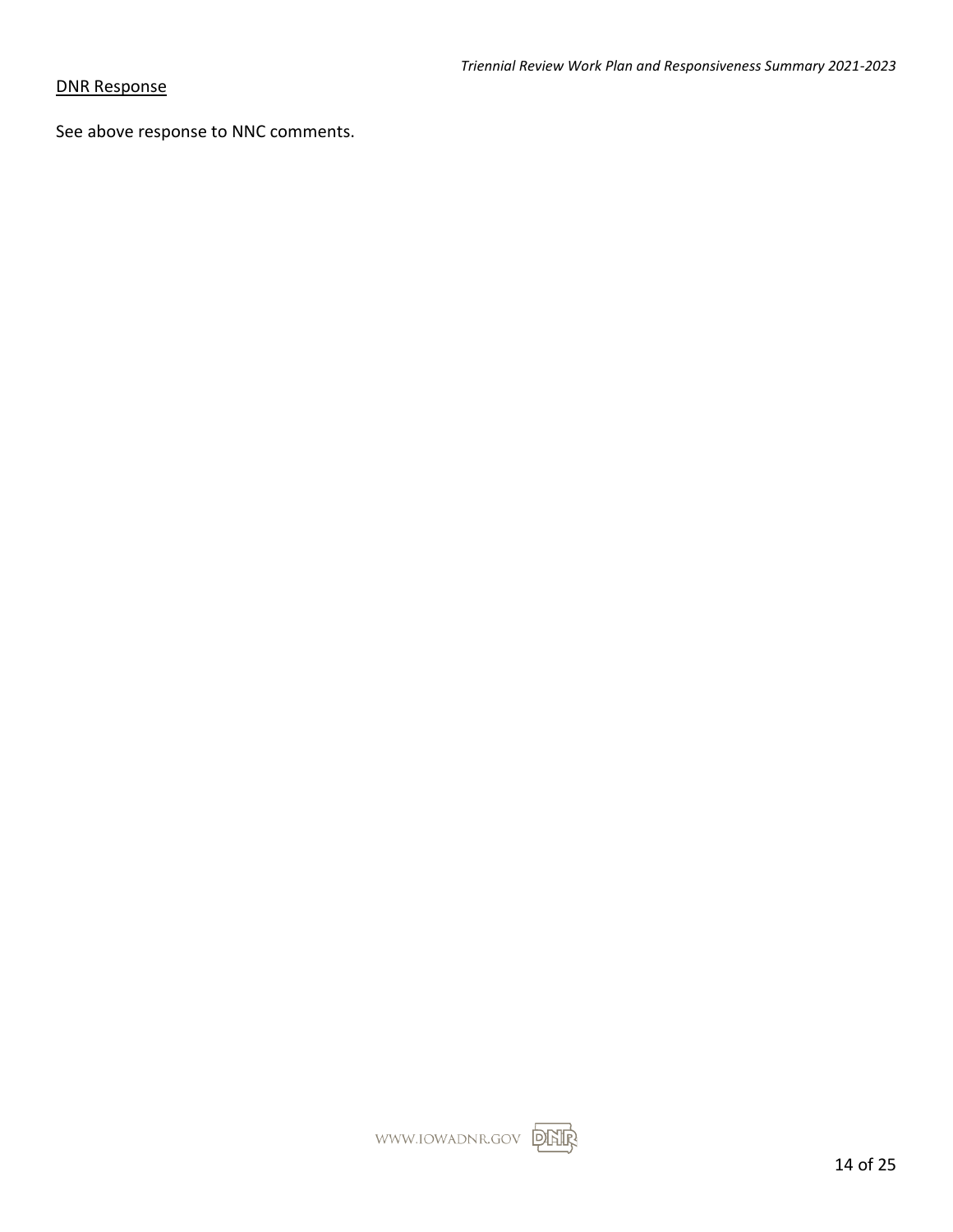<span id="page-14-0"></span>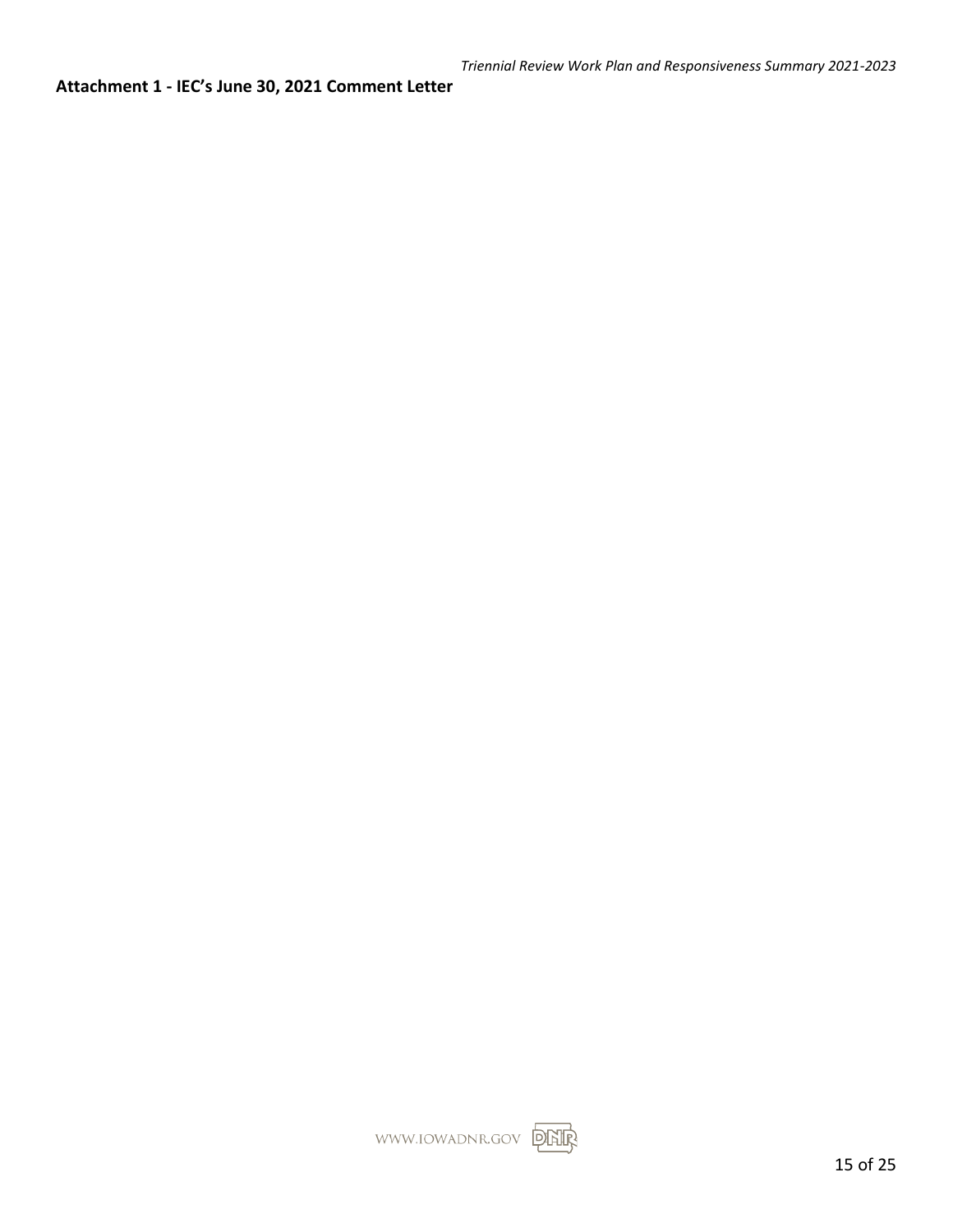

505 Fifth Ave Suite 850 Des Moines IA 50309 515.244.1194 iaenvironment.org

June 30, 2021

Roger Bruner Iowa Department of Natural Resources 502 East 9<sup>th</sup> Street Des Moines, IA 50319-0034

Re: Triennial Review Comments

The Iowa Environmental Council submits the following comments on the Iowa Department of Natural Resources' (DNR) Triennial Review Process and Work Plan.

#### **Summary**

**IEC's priority for the Triennial Review Work Plan is to develop numeric water quality criteria for nitrogen and phosphorus pollution for Iowa lakes.** Nutrient pollution continues to have significant environmental, health and economic consequences. Reducing nitrogen and phosphorus pollution is necessary to reduce toxic blue-green algae blooms in Iowa's lakes, protect drinking water supplies, maintain property values, and protect aquatic ecosystems. Implementing nitrogen and phosphorus criteria will have immediate and future benefits for Iowa. Water quality standards help keep our swimming beaches open and drinking water safe, protect the environment by keeping nutrient pollution out of water, and help sustain public rights, and the rights of future generations, to enjoy the outdoors by fishing, boating, and hunting in our clean and safe waterways.

Stakeholders have repeatedly raised the issue of nutrient pollution and the need for numeric nutrient water quality criteria in previous triennial reviews. Although the Environmental Protection Commission (EPC) declined to adopt the specific recommendations by the Nutrient Science Advisors committee for numeric lake nutrient criteria, numeric nutrient criteria remain a long-term goal of the Nutrient Reduction Strategy (NRS) as a way to reach the target 45% reduction of annual nitrogen and phosphorus loads.<sup>1</sup> The Strategy has yet to provide details on how to achieve this goal. The state has thus far failed to move forward on developing numeric nutrient criteria, despite multiple formal and informal requests from IEC and other environmental groups to set such rules. The DNR's Triennial Review process should include

<sup>&</sup>lt;sup>1</sup> Iowa Department of Agriculture and Land Stewardship, Iowa Department of Natural Resources, Iowa State University College of Agriculture and Life Sciences, *Iowa Nutrient Reduction Strategy* (rev. 2017), §1 at 27.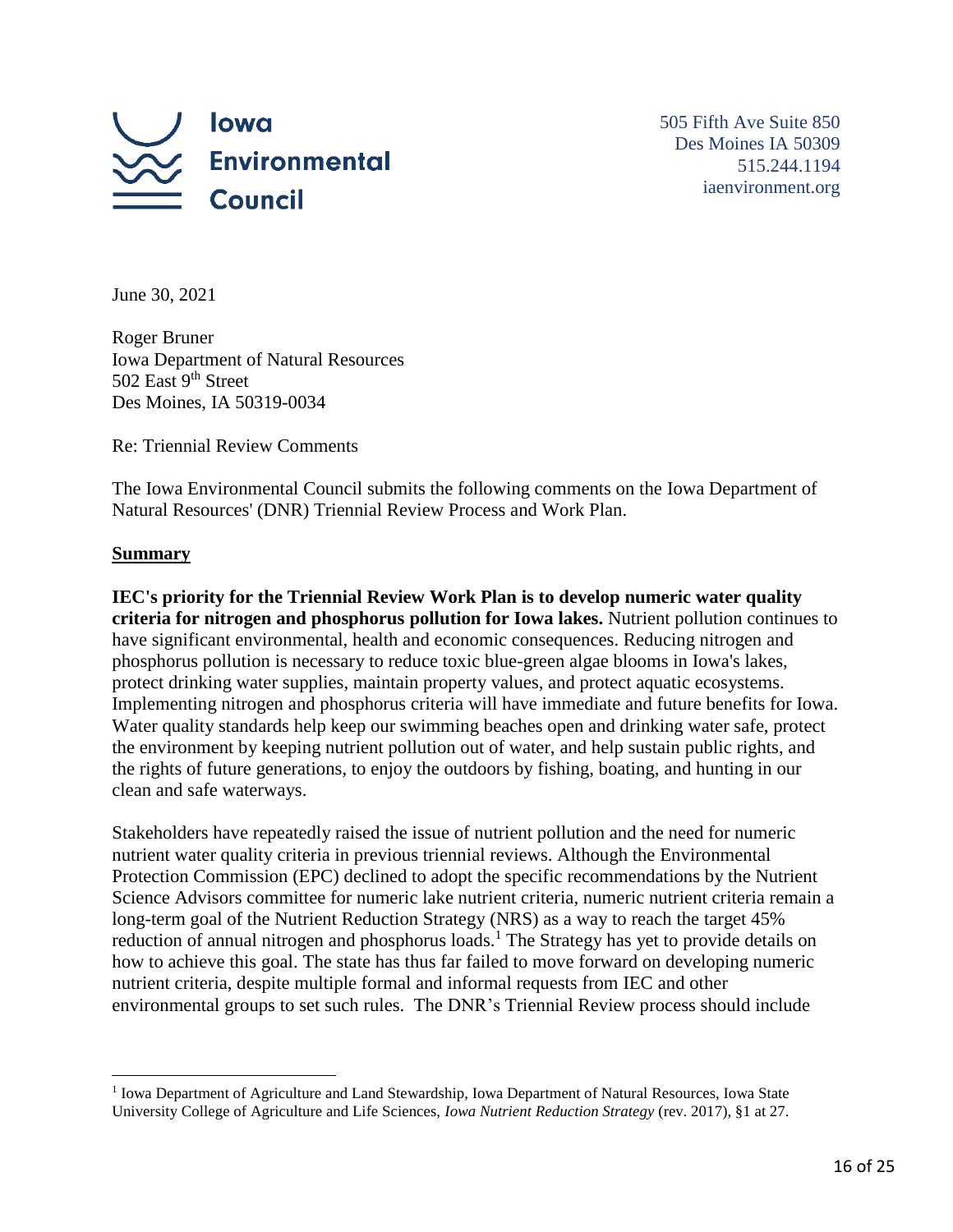numeric nutrient water quality criteria and commit Iowa to developing such standards for Iowa's waterways in the 2021-2023 plan cycle.

#### **Nutrient Pollution Harms Water Quality and Human Health**

The EPA has consistently stated for decades that the nutrient pollution degrading water quality across the United States is a critical national problem. Furthermore, the EPA has long held that numeric nutrient criteria are necessary to address nutrient pollution problems and that it will promulgate such criteria if states, such as Iowa, fail to act. $2$  Reports from the EPA and several other sources continue to demonstrate that nutrient pollution results in the increasing prevalence of harmful algal blooms, reduced spawning grounds and nursery habitats, fish kills, and oxygenstarved hypoxic or dead zones. Beyond posing serious risks to the health of Iowa's lakes, nutrient pollution endangers the public health of Iowans. Impaired surface and groundwater sources threaten our drinking water as well as water for recreational purposes. Nutrient pollution also leads to great economic costs from increased water treatment, reduced property values, and loss of revenue for recreational businesses. The harmful effects of nutrient pollution will continue to remain a particularly acute problem for Iowa lakes without numeric nutrient criteria.

#### **Iowa Has the Duty to Act on Numeric Nutrient Criteria for Lakes**

The DNR already has a wealth of scientific information regarding lake nutrient criteria. In 2007, the DNR tasked the Nutrient Science Advisors with recommending nutrient water quality criteria for Iowa Waters. The Advisors recommended criteria, but the state failed to adopt them. Following the stalled rulemaking process, IEC twice petitioned for adoption of these rules after the state's effort to adopt the criteria as rules ended, but the EPC denied both petitions. The NRS does not set water quality standards and cannot substitute for adoption of appropriate water quality standards. As IEC has shown, progress on the voluntary measures in the NRS is not at the appropriate pace and scale to meet nutrient reduction targets, and a different approach is necessary to protect Iowa's waters.<sup>3</sup>

Furthermore, Iowa was selected as a case study by the EPA to test new nutrient models because of the NRS goal to continue assessing and developing suitable nutrient criteria. <sup>4</sup> The results of the case study provide a scientific basis for Iowa to adopt numeric criteria. IEC recommends the DNR use these data to develop numeric nutrient criteria in the coming years.

Despite DNR's partnership with the EPA and the explicit NRS long-term goal to develop criteria, the DNR remains lax in committing to any true action. In the DNR's Public Participation Responsiveness Summary for Iowa's 2020 Section 303(d) List of Impaired Waters, the only response the DNR provided regarding lake numeric nutrient criteria was to state: "the DNR will review the recommended criteria to decide on further future action on the subject."<sup>5</sup> When asked multiple times at the stakeholder meeting why NNC were not included in the draft triennial

<sup>2</sup> EPA National Strategy for the Development of Regional Nutrient Criteria, 63 Fed. Reg. 34648, at iv-v (1998).

<sup>&</sup>lt;sup>3</sup> See "The Slow Reality of the NRS," Iowa Environmental Council (2019).

<sup>4</sup> 63 FR 34648 at iv-v

<sup>5</sup> *Iowa 2020 Section 303(d) list: Responsiveness Summary*, at p. 13 (2021).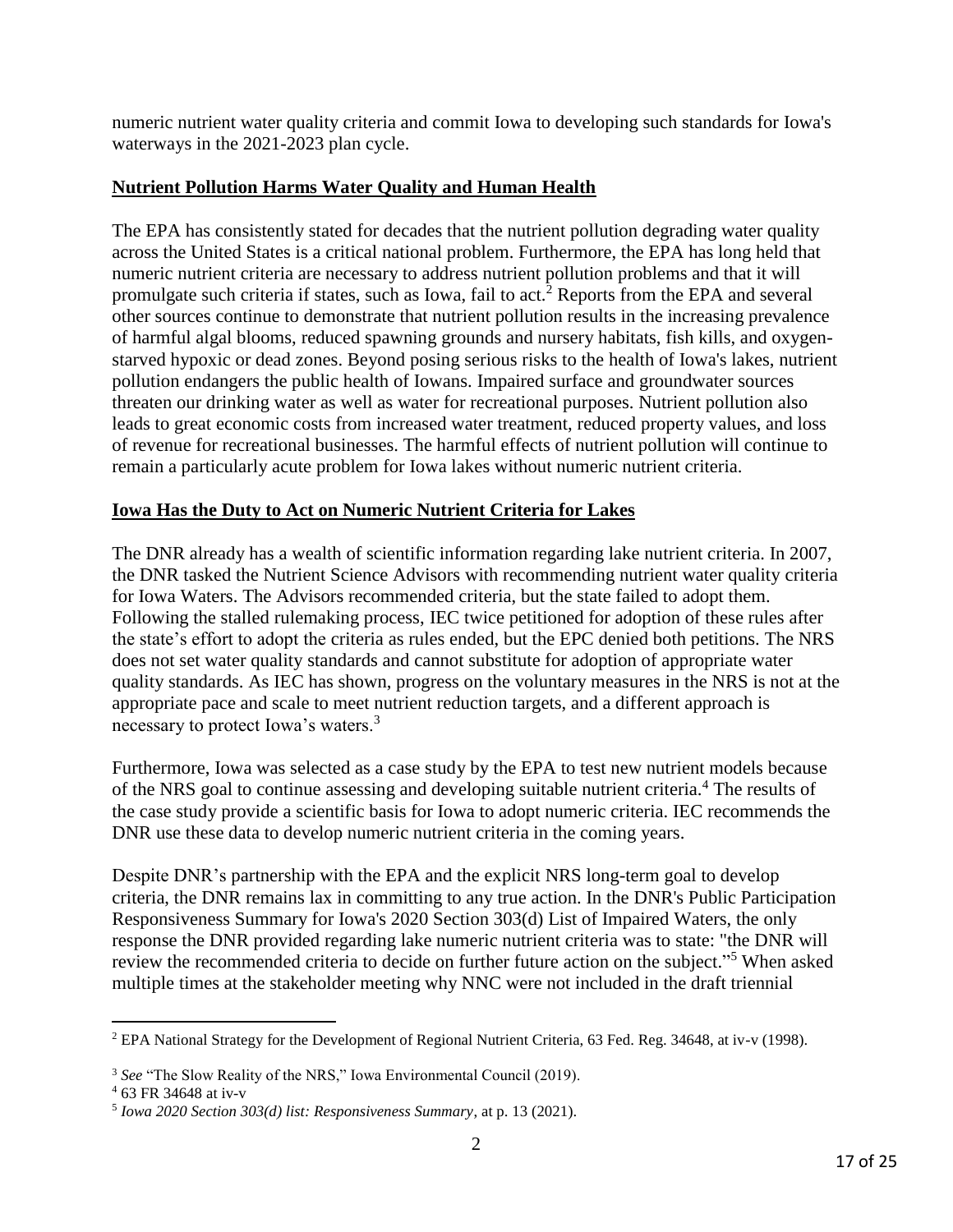review plan, the DNR merely said it supported the NRS. Iowans need a commitment from the DNR on numeric nutrient water quality criteria to protect waterway and ecosystem health, public health, and economic prosperity.

#### **Conclusion**

Nitrogen and phosphorus numeric criteria have been and remain a top priority for the Iowa Environmental Council and its members to improve water quality in Iowa's lakes. IEC has engaged with DNR's rulemaking process, in the Nutrient Reduction Strategy, and in past Triennial Reviews to address nutrient pollution. DNR must make a true commitment to developing and implementing water quality standards to address the largest water quality problem in the state. The extent to which Iowa lakes and communities could be harmed if the DNR waits another three years could be immense. Iowa's waters need immediate attention.

Sincerely,

/s/ Ingrid Gronstal /s/ Addison Loes

Ingrid Gronstal Addison Loes Water Program Director Law Clerk Iowa Environmental Council Iowa Environmental Council

/s/ Josh Mandelbaum

Josh Mandelbaum Senior Attorney Environmental Law & Policy Center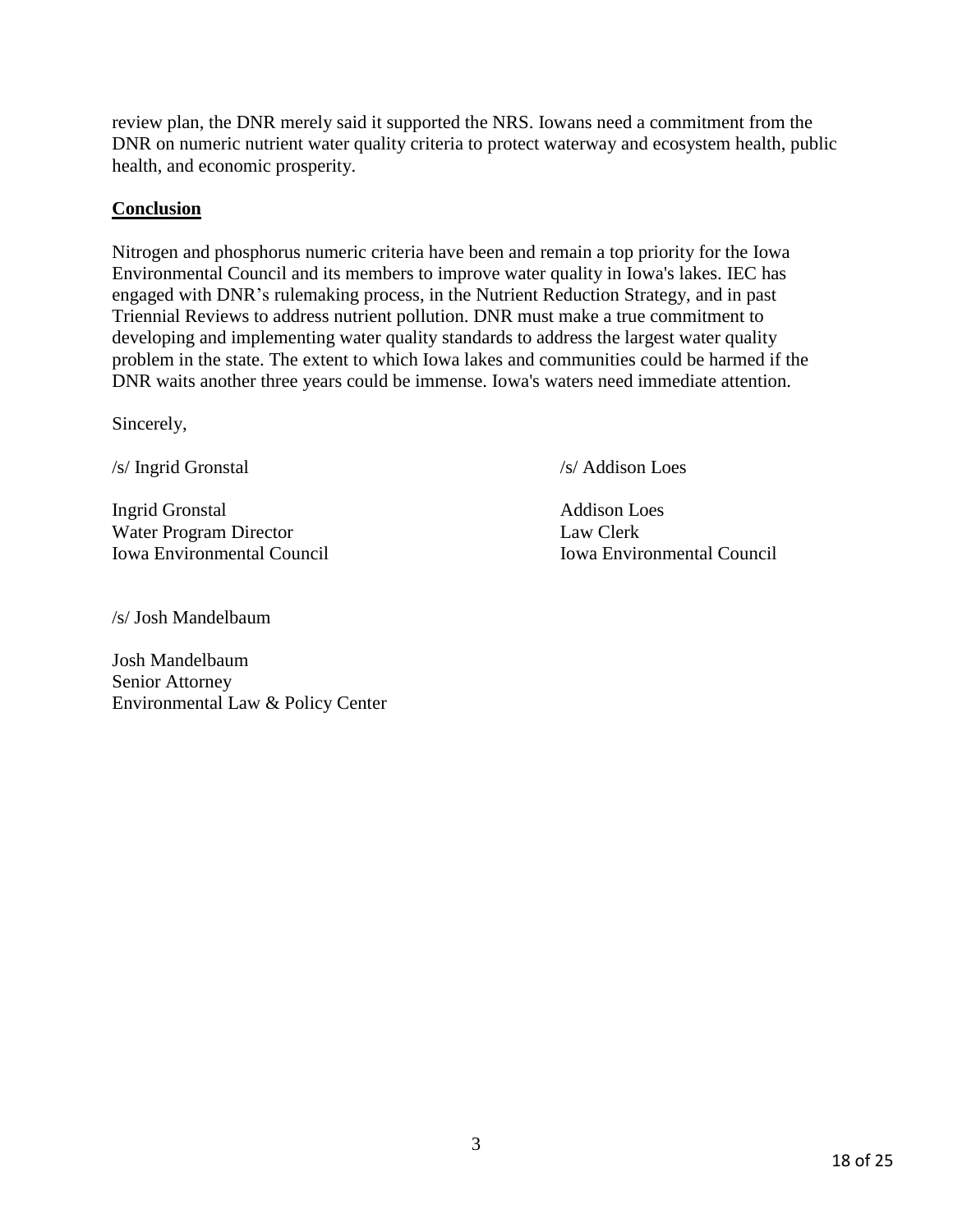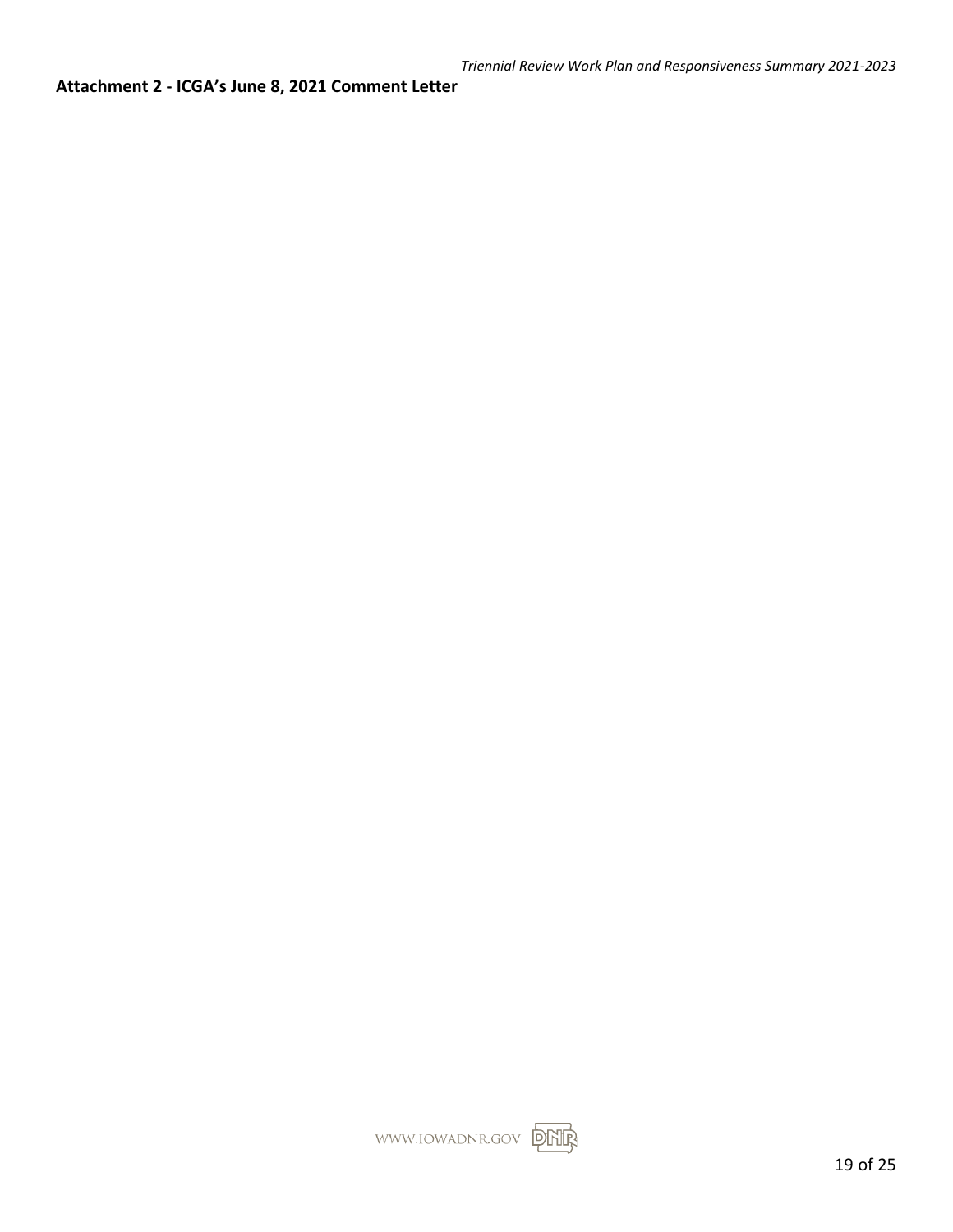

June 8, 2021

Roger Bruner Iowa Department of Natural Resources 502 East Ninth Street Des Moines, IA 50319

#### RE: Triennial review of water quality standards

Dear Mr. Bruner:

On behalf of the Iowa Corn Growers Association (ICGA), I would like to provide input on improving Iowa's water quality as part of the Department of Natural Resources' triennial review of water quality standards. ICGA represents over 7000 members and provides them a voice at state and national levels. We recognize the importance of being good stewards of our land and water and work hard to protect the environment in a responsible manner.

The triennial review process provides an opportunity to provide input on water quality priorities as the DNR modifies or adopts water quality standards. These priorities are significant issues that can be practically carried out in a timely manner and may be based on existing projects. For the next three years, we would like the DNR to prioritize implementation of the Iowa Nutrient Reduction Strategy, specifically supporting wastewater treatment plants working with upstream watershed farmers and other partners.

The Nutrient Reduction Exchange has been in place for multiple years, and a handful of communities have Memorandums of Understanding in place with the DNR to enable them to work upstream for practical nutrient reductions for the whole watershed. We would like DNR to prioritize and accelerate this work.

In addition, use assessment and use attainability analyses need to be completed to ensure public and private resources are being used appropriately to maintain streams' designated uses. Designated uses that are too strict for their actual uses can drain limited resources. This ongoing project needs to be completed during the next work plan, reducing the need for the rebuttable presumption.

ICGA appreciates the opportunity to provide input to Iowa's triennial work plan. We understand that there are many important water quality issues, and many will receive attention during the coming years. The priorities listed above should be priorities because of their importance, ability to be practically completed in three years, and to complete existing projects. Since these priorities have not been resolved since the last triennial review, the DNR should not undertake any additional changes to the current water quality standards, such as numeric nutrient criteria that will consume too much time and not result in timely water quality improvements.

Sincerely,<br> $\left(\begin{matrix} 1 & 1 \\ 1 & 1 \end{matrix}\right)$ 

Carl Jardon President Iowa Corn Growers Association

5505 NW 88TH ST. | JOHNSTON, IOWA USA 50131 | PHONE: 515-225-9242 | IOWACORN.ORG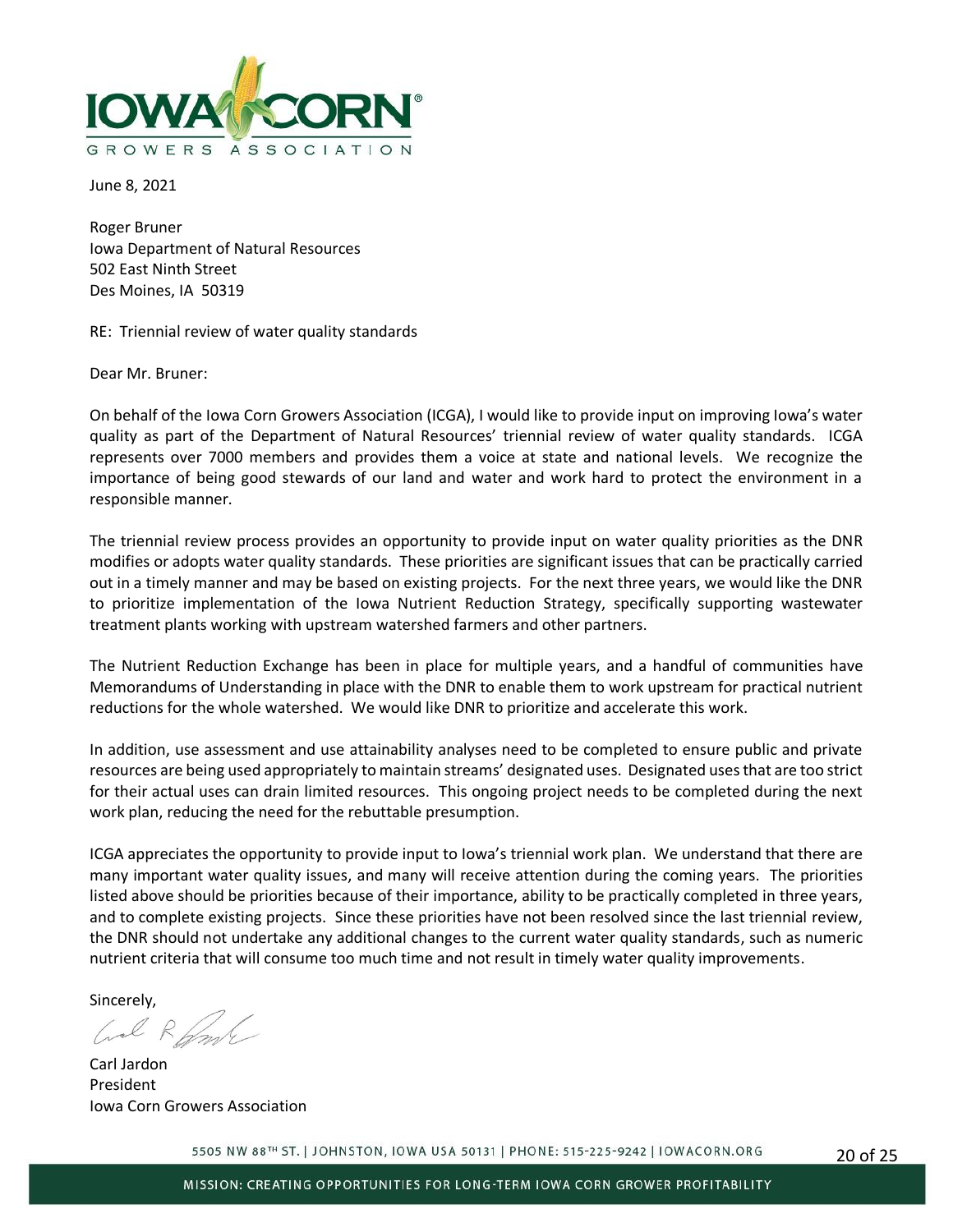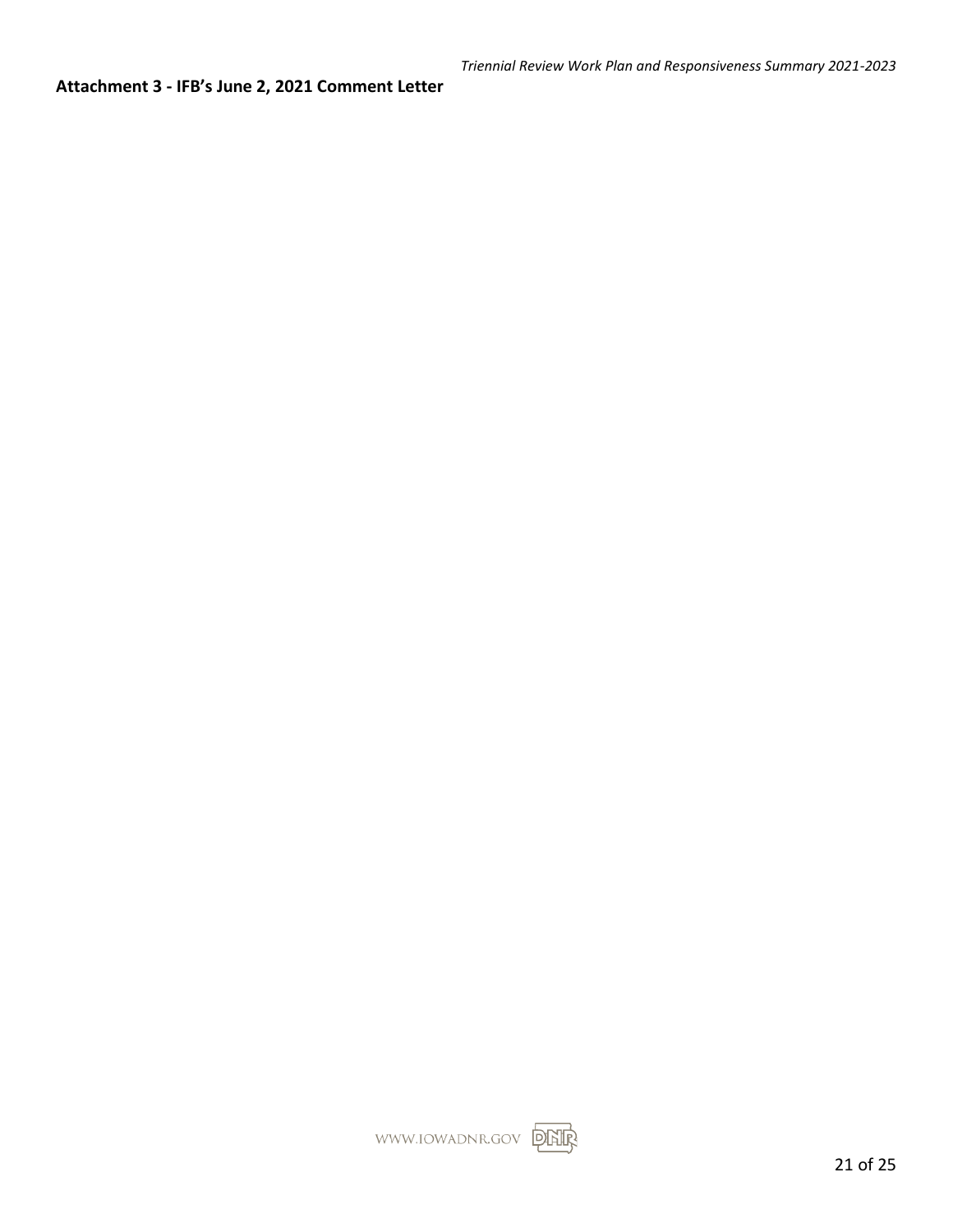

June 2, 2021

Roger Bruner Iowa Department of Natural Resources 502 East 9<sup>th</sup> Street Des Moines, IA 50319

#### RE: 2021-23 Triennial Review of Iowa's Water Quality Standards

Dear Mr. Bruner,

Thank for the opportunity to provide input into the state of Iowa's current triennial review process. Iowa Farm Bureau Federation's membership includes both crop and livestock farmers from across the state who are personally invested in protecting and improving our state's water quality. On May 17, 2021, the Iowa Department of Natural Resources (DNR) held a video conference where staff, after receiving internal input, presented a draft workplan, sought feedback from stakeholders, and heard additional comments. As it was the first time learning about the DNR's draft work priorities for the next three years, we are providing comment on the triennial review in a follow-up letter.

In the realm of administrative rules, three years is a short period of time to develop rule changes, solicit stakeholder comment, and comply with the administrative rules process. Items identified in the workplan should be priorities for completion, ripe for consideration and achievable within the triennial review period. DNR staff works to advance other topics and water quality standards issues on an ongoing basis which may not be appropriate for prioritization for the short-term triennial review workplan. The identified priorities include corrections to surface water classifications, use attainability analyses (UAAs), reviewing and updating the antidegradation policy, and correcting table 1 of the chapter 61 rules. We support the department's list as priorities achievable during the 2021-2023 triennial review work plan.

#### **Use Attainability Analyses**

Completing UAAs on all the remaining stream segments, which are designated under Iowa Admin. Code 567-61.3(1)(b), should continue to be the state's priority for this triennial review cycle. Assigning appropriate designated uses requires considerable effort to avoid unreasonable, arbitrary, and capricious decision-making for water quality standards, the Integrated Report, and permit limits. Iowa Code § 455B.176A(6) requires DNR to complete UAAs prior to making changes to effluent limitations. DNR indicates that hundreds of UAAs remain to be completed to meet this statutory requirement. Additionally, to achieve accurate designated uses for Iowa's rivers and streams, thousands more UAAs must be completed for the remaining waters impacted by the flawed rebuttable presumption.

A view of a map of the USGS stream data referenced in the subrule 567-61.3(1) demonstrates the obvious flaws in designating these streams as being capable of supporting full body contact recreation (A-1) and game fish (B-1). The 1993 USGS hydrography data set identifies both intermittent and ephemeral streams as perennial. It also likely identifies many ephemeral streams as intermittent. This flawed data resulted in streams being designated as A-1, B-1 streams that should have been designated as general use streams. Because the data upon which the designated use rule is based inaccurately identifies perennial streams, it

\_\_\_\_\_\_\_\_\_\_\_\_\_\_\_\_\_\_\_\_\_\_\_\_\_\_\_\_\_\_\_\_\_\_\_\_\_\_\_\_\_\_\_\_\_\_\_\_\_\_\_\_\_\_\_\_\_\_\_\_\_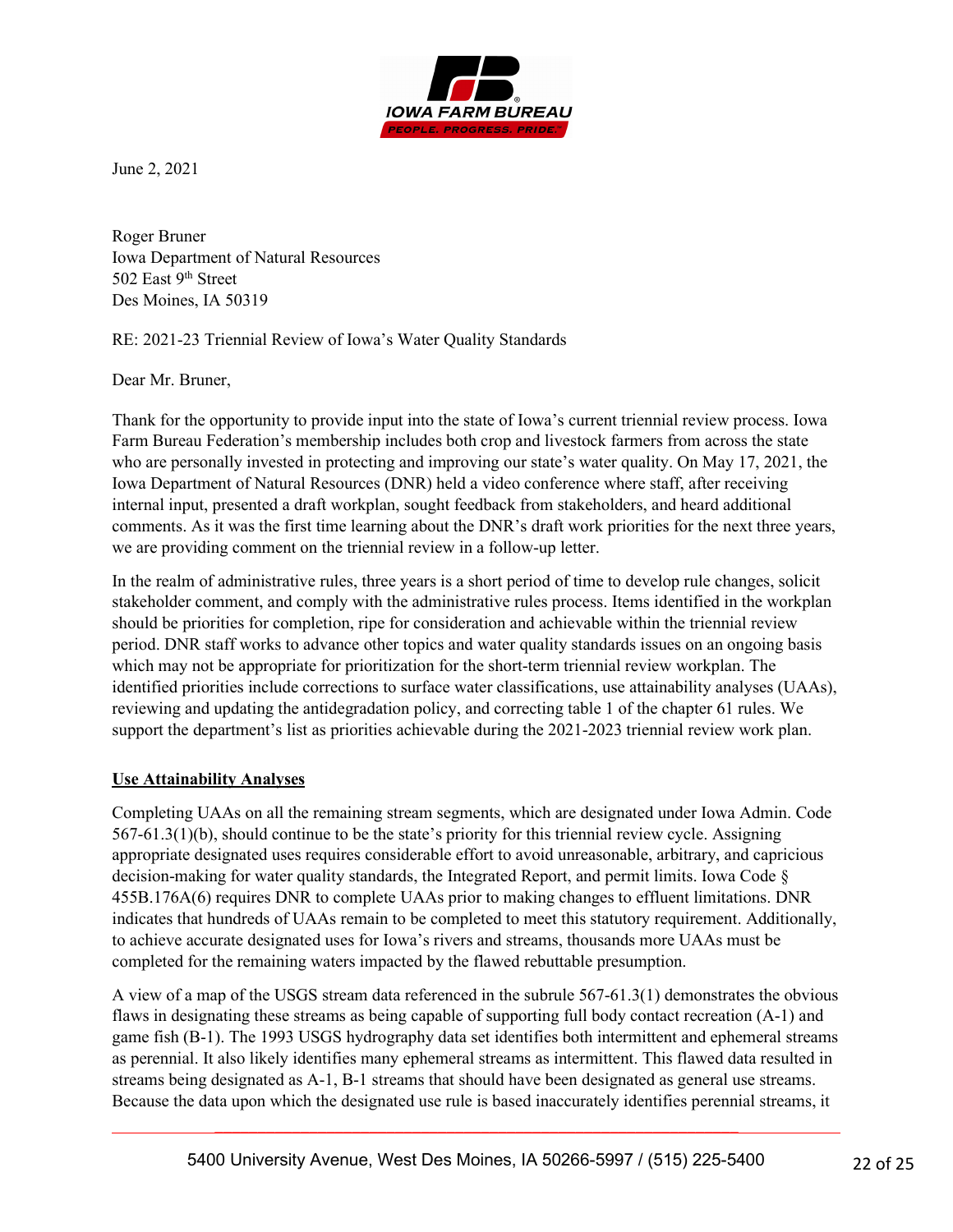2021-23 Triennial Review IFBF Comment June 2, 2021 Page 2

is even more important that the state complete UAAs during this triennial review to avoid unreasonable, arbitrary, and capricious effluent standards in DNR's permits.



Perennial Streams as Defined by the National Hydrography Dataset

#### **Antidegradation Policy**

Iowa's antidegradation rule and detailed antidegradation policy was adopted over a decade ago. XXXII Iowa Admin. Bull. 1819 (January 13, 2010). DNR staff, engineers, consultants, permittees, and the public have had time to work with the policy and learn its strengths, weaknesses, and the areas where improvement is needed. Iowa Code  $\S 17A.7(2)$  requires every agency to "conduct an ongoing and comprehensive review of all of the agency's rules" "over each five-year period." The antidegradation rule is past the five-year mark for this required statutory review. The department has committed to an open process with opportunities for stakeholder input in this review and we anticipate participating in this process. We expect the process of reviewing and revising the antidegradation policy will take a good amount of DNR staff time to complete.

#### **Numeric Nutrient Criteria**

Several comments were made during the video conference requesting the addition of numeric nutrient criteria to the work plan. The addition of numeric nutrient criteria to the 2021-2023 water quality standards workplan is not appropriate for many reasons. Iowa currently has narrative standards and review procedures which identify nutrient impairments and provide a basis for effluent limits in permits. Iowa's Nutrient Reduction Strategy (NRS) establishes Iowa's priorities and provides a rationale path toward improved water quality. The triennial review workplan priorities should be consistent with the NRS processes and priorities.

Nutrients are unlike any other "pollutant" regulated by the federal Clean Water Act. Most water quality criteria are based on a toxicity threshold, evidenced by a dose-response relationship, where higher concentrations can be demonstrated to be harmful, and acceptable concentrations can be established at a level below which adverse responses are found using laboratory toxicity tests. In contrast, nutrients are not toxic, are naturally present in aquatic systems, and are necessary for the proper functioning of biological communities. Nutrient concentrations need not be limited unless they cause biological harm.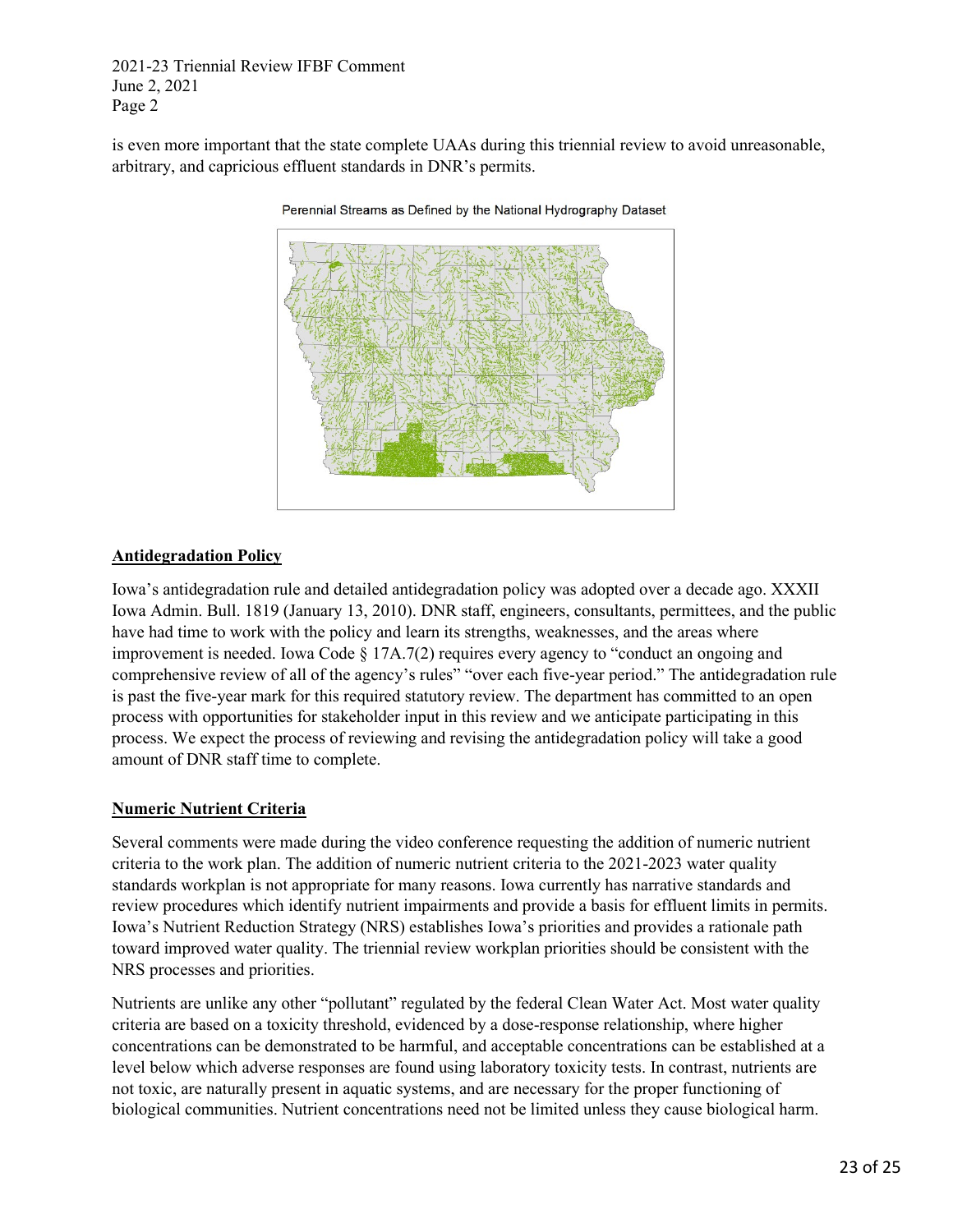2021-23 Triennial Review IFBF Comment June 2, 2021 Page 3

Therefore, narrative standards currently do a better job at addressing nutrient impairments than numeric standards.

The science is not sufficiently developed to establish numeric nutrient standards that accurately reflect a dose-response relationship for Iowa's water bodies. Setting artificial numbers is imprudent if achieving that number does not address an impairment of the designated use or if it places an overwhelming burden on communities and businesses. Last year EPA allowed comment on its "Draft Ambient Water Quality Criteria Recommendations for Lakes and Reservoirs of the Conterminous United States: Information Supporting the Development of Numeric Nutrient Criteria," EPA820P20001. *See* 85 Fed. Reg. 31,184. The recommended approach of requiring a dose-response relationship for standards setting is an improvement from its prior approach using reference sites and arbitrary line drawing. However, the new approach still leaves many unanswered questions and needed clarifications which were identified in DNR's and other stakeholders' public comments. We appreciate DNR staff's continued effort to ask questions and seek answers of EPA toward improved lake and reservoir guidance.

The water bodies' response to nutrients needs to be well understood before setting standards. Otherwise, achieving an arbitrary standard will not result in improved water quality and may ultimately harm the ecosystem, which requires nutrients to function. Setting artificially low standards, such as previously proposed by the commenters' organizations, is antithetical to making progress on Iowa's water quality challenges. On-the-ground efforts at understanding the localized causal relationships in a watershed, working collaboratively with landowners and improving water quality through adaptive management is a cooperative partnership approach that has seen [success in Iowa watersheds.](https://www.iowadnr.gov/Environmental-Protection/Water-Quality/Watershed-Improvement/Watershed-Successes) *See also,* [Success Stories](https://www.epa.gov/nps/success-stories-about-restoring-water-bodies-impaired-nonpoint-source-pollution)  [about Restoring Water Bodies Impaired by Nonpoint Source Pollution | Polluted Runoff: Nonpoint](https://www.epa.gov/nps/success-stories-about-restoring-water-bodies-impaired-nonpoint-source-pollution)  [Source \(NPS\) Pollution | US EPA.](https://www.epa.gov/nps/success-stories-about-restoring-water-bodies-impaired-nonpoint-source-pollution)

Other states with a subset of numeric nutrient criteria have either narrowly defined the applicability to a small subset of waters (which likely already meets the standard), adopted indefinite waivers or variances because of the impossibility of actual implementation, or they were adopted in states with desert climates that do not have a predominance of arable soils. For example, in Florida, EPA promulgated numeric nutrient criteria for lakes, springs and flowing waters using a reference method, which was inherently flawed and ultimately invalidated by the courts. *Fla. Wildlife Fed'n, Inc. v. Jackson*, 853 F. Supp. 2d 1138 (N.D. Fla. 2012). Subsequently, the state of Florida adopted narrative nutrient standards to replace the federal standards which are still being implemented today. "Water Quality Standards for the State of Florida's Lake and Flowing Waters; Withdrawal," 79 Fed. Reg. 57,447 (Sept. 25, 2014).

[Wisconsin](https://dnr.wisconsin.gov/topic/Wastewater/Phosphorus) adopted stringent phosphorus standards in 2010 and continues to grant long-term variances to point sources under its state-wide multi-discharger variance policy. The eligibility requirements for the series of waivers is similar to the process being followed in Iowa's nutrient reduction strategy for point sources using our narrative standards. Iowa's progress in meeting the steps in the process are found on [DNR's website](https://www.iowadnr.gov/Environmental-Protection/Water-Quality/Nutrient-Reduction-Strategy) and the [NRS website.](http://www.nutrientstrategy.iastate.edu/documents) Reviewing the available information, [Iowa](https://www.cals.iastate.edu/news/releases/nutrient-reduction-strategy-annual-report-shows-record-conservation-engagement-iowans) is showing similar results to [Wisconsin](https://dnr.wisconsin.gov/topic/SurfaceWater/NutrientStrategy.html) in phosphorus reductions without draconian numeric standards that require statewide variances.

A third example is the state of [Montana](https://www.epa.gov/wqs-tech/water-quality-standards-regulations-montana) which adopted nutrient criteria for its wadable streams in 2014. Affordable technology does not exist for the state's point sources to meet the criteria resulting in the adoption of a mitigation in the form of a twenty-year state-wide variance to the criteria. Consequently, Montana was sued by the Upper Missouri Waterkeepers in 2016 for which appeals are still pending in the 9th Circuit Court of Appeals. *Upper Missouri Waterkeeper v. U.S. E.P.A.,* Case No. 20-35136